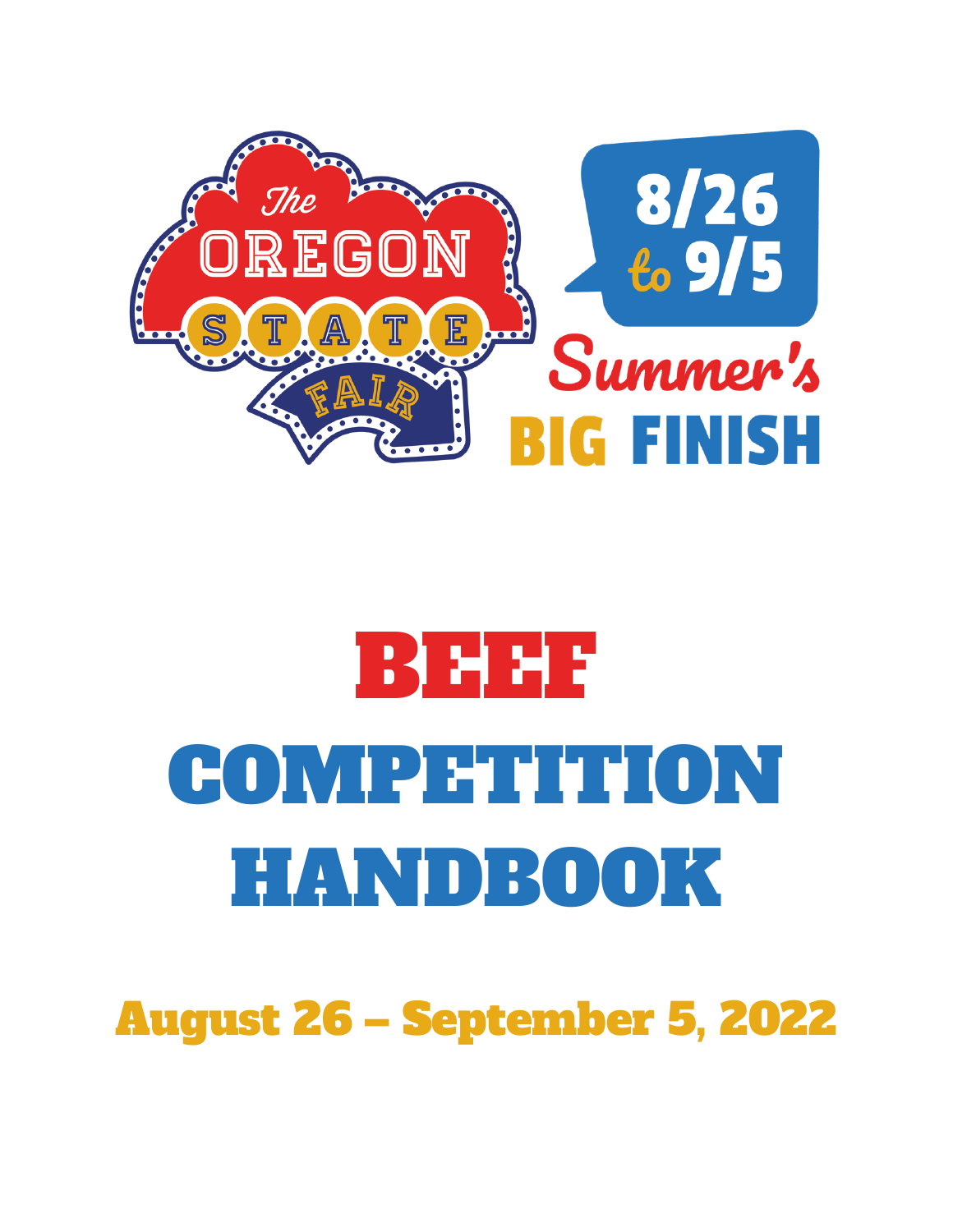## **ENTRY DEADLINE: Friday, August 5, 2022. NO LATE ENTRIES WILL BE ACCEPTED.**

**ENTRY FEE:** Entry fees are **\$25** per head. No entry registrations will be accepted without proper payment at time of registration.

## **[CLICK HERE FOR ONLINE ENTRY REGISTRATION](http://oregona.fairwire.com/)**

**SUBSTITUTIONS**: **Exhibitors will be allowed a maximum of three (3) substitutions at no charge; additional substitutions will be charged the entry fee. All substitutions must be made at check-in time.**

**SEE GENERAL RULES/DEPARTMENT RULES** for information on entry requirements, eligibility, registration, substitutions, credentials, stalls, awards, health requirements, fire marshal rules, camping, parking and maps.

## **1st Rotation is as follows:**

| <b>Breed</b>      | <b>Must Be in</b><br><b>Place By:</b> | <b>Barn</b>           | <b>Open Show Date</b><br>& Time | Jr Show Date &<br><b>Time</b>   | Judge      | <b>Release Date and</b><br><b>Time</b> |
|-------------------|---------------------------------------|-----------------------|---------------------------------|---------------------------------|------------|----------------------------------------|
| Angus             | Friday<br>$8/26 - 8$ am               | Livestock<br>Pavilion | Monday 8/29 9am                 | Sunday 8/28<br>9 am             | <b>TBD</b> | Monday<br>$8/29 - 8$ pm                |
| Red Angus         | Friday<br>$8/26 - 8$ am               | Livestock<br>Pavilion | Monday 8/29 1pm                 | Sunday 8/28<br>1 pm             | <b>TBD</b> | Monday<br>$8/29 - 8$ pm                |
| <b>Simmentals</b> | Friday<br>$8/26 - 8$ am               | Livestock<br>Pavilion | Monday 8/29 3pm                 | Sunday 8/28<br>3 pm             | <b>TBD</b> | Monday<br>$8/29 - 8$ pm                |
| Hereford          | Friday<br>$8/26 - 8$ am               | Beef Barn             | Monday 8/29 1pm                 | Sunday 8/28<br>1 pm             | <b>TBD</b> | Monday<br>$8/29 - 8$ pm                |
| <b>Limousin</b>   | Friday<br>$8/26 - 8$ am               | Beef Barn             | Monday 8/29<br>10am             | Sunday 8/28<br>10 <sub>am</sub> | <b>TBD</b> | Monday<br>8/29-8 pm                    |

## **2nd Rotation is as follows:**

| <b>Breed</b>                  | <b>Must Be in</b><br>Place By: | <b>Barn</b> | <b>Open Show Date</b><br>& Time | Jr Show Date &<br>Time  | Judge      | <b>Release Date and</b><br><b>Time</b> |
|-------------------------------|--------------------------------|-------------|---------------------------------|-------------------------|------------|----------------------------------------|
| Gelbvieh                      | Wed<br>$8/31 - 8$ pm           | Beef Barn   | Sunday 9/4<br>9am               | Saturday 9/3<br>9 am    | <b>TBD</b> | Monday 9/5<br>Evening                  |
| Miniature<br><b>Herefords</b> | Wed<br>$8/31 - 8$ pm           | Beef Barn   | Sunday 9/4<br>3pm               | Saturday 9/3<br>$11$ am | <b>TBD</b> | Monday 9/5<br>Evening                  |
| <b>AOB</b>                    | Wed<br>$8/31 - 8$ pm           | Beef Barn   | Sunday 9/4<br>11am              | Saturday 9/3<br>1 pm    | TBD        | Monday 9/5<br>Evening                  |
| Shorthorn                     | Wed<br>8/31-8 pm               | Beef Barn   | Sunday 9/4<br>1pm               | Saturday 9/3<br>3 pm    | TBD        | Monday 9/5<br>Evening                  |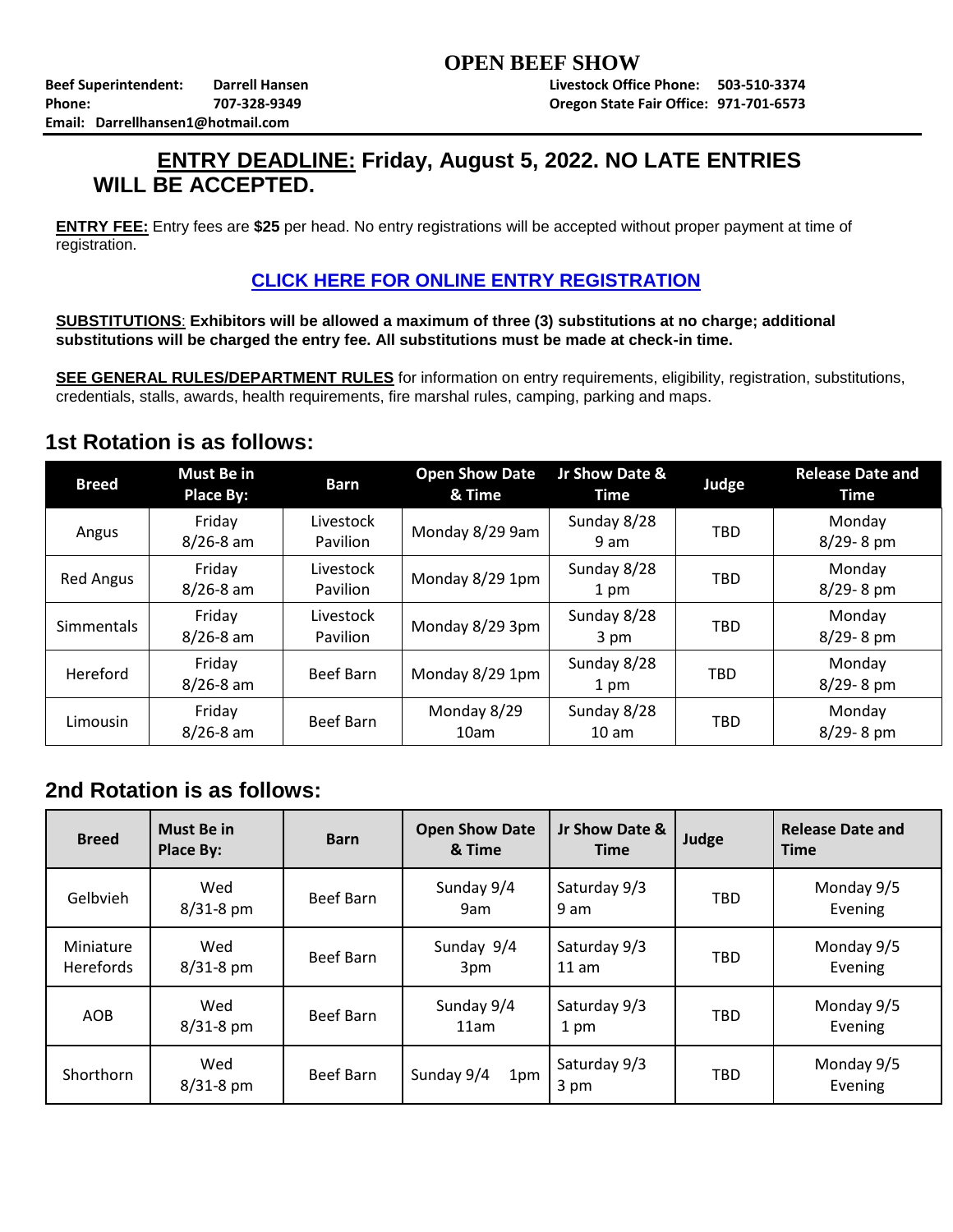## BEEF BREED POLICIES

- 1. All animals must be weaned except in cow-calf classes.
- 2. Bulls, 12 months of age or older must be led, tied, and shown with nose lead at all times while on the Fairgrounds.
- 3. Beef animals will be bedded on sawdust.
	- a. **Tie out** space is limited and not guaranteed available.
	- b. Tie outs will be assigned by show staff.
	- c. Cattle are to remain in exhibit stalls from **9AM** to **8PM** daily.
	- d. Exhibitors must follow rules regarding use of tie-out space. All final tie-out decisions are at the discretion of the beef superintendent. Failure to do so may result in forfeiture of premium money or show privilege.
- 4. The State Fire Marshal has ruled that each exhibitor will be allowed to store a maximum of two bales of hay, straw, feed, etc., in the Beef Barn and in the Forster Livestock Pavilion.
- **5.** All animals are to be clean and well-groomed throughout the show. Stall and pen areas with sufficient clean bedding and aisles are to be maintained in a clean and uncluttered condition at all times. All morning clean-up work to be completed **by 9AM.**
- 6. The Oregon State Fair reserves the right to disqualify any animal that has been fitted in an unethical manner. Unethical fitting shall include the following:
	- a. Any altering and enhancing of natural color of the animal is subject to breed association fitting guidelines and rules;
	- b. The addition of any hair or hair-like substances, including false tail heads and false polls;
	- c. The cutting, tearing or gluing of the hide or underneath the hide or removal of tissue in an attempt to alter the shape of the animal;
	- d. The injection of any gas, solid or liquid, under the hide to alter the normal conformation;
	- e. Any attempts to disrupt or change the normal dental development of the animal;
	- f. Any products/solutions/liquids administered internally or externally to alter the conformation of the animal is prohibited. This includes the use of steroids, growth promotants, and the act of artificially filling animals internally, which would include stomach pumping, drench tubes, or any other method per oz (by esophagus). **EXCEPTIONS:** In the case of severely sick or severely dehydrated animals, Exhibitor may have fluids or electrolytes administered by the licensed official show veterinarian with the approval of the show superintendent.
- 7. Beef breeds failing to show a minimum of **15 animals** through the show ring from **three or more** exhibitors will not receive premium money for the following year. Exhibitors may receive premiums by showing in the **All Other Breeds** class, or breed associations may choose to continue their show without premium support.
- 8. A breed that falls into the category of **"All Other Breeds"** and which shows at least **15 animals** from **three or more** exhibitors will qualify to request that Fair Management consider sponsoring a breed show the following year.
- 9. All Other Breeds division is for registered animals only and must have registration papers from their respective national association.
- 10. Each breed will provide their own ringman, announcer and help in the make-up area for their own show.
- 11. Barn space will be assigned based upon number of head shown, not number of head entered. Tack areas may not be available.
- 12. All animals shown in group classes must have been shown in their respective single age classes. Except where noted group class animals must all be owned by the same exhibitor.
- 13. Premium schedules are based on previous year's numbers, or point shows.
- 14. No outside alcohol is allowed in the barns.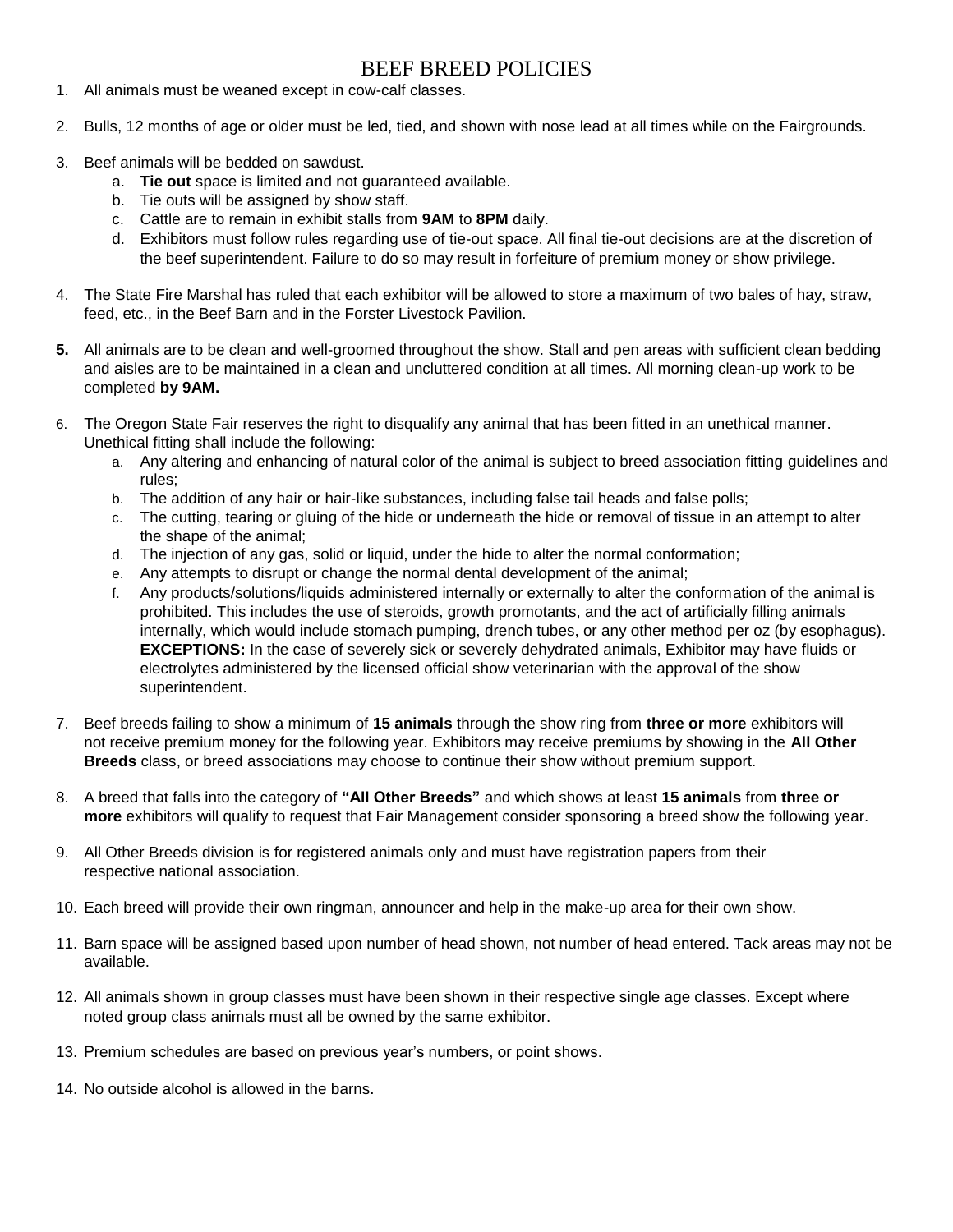- 15. Shows may have classes split at the discretion of the Oregon State Fair Management.
- **16. EXHIBITOR PASSES: Please check [www.oregonstatefair.org](http://www.oregonstatefair.org/) for pass information, or the Oregon State Fair General Rules**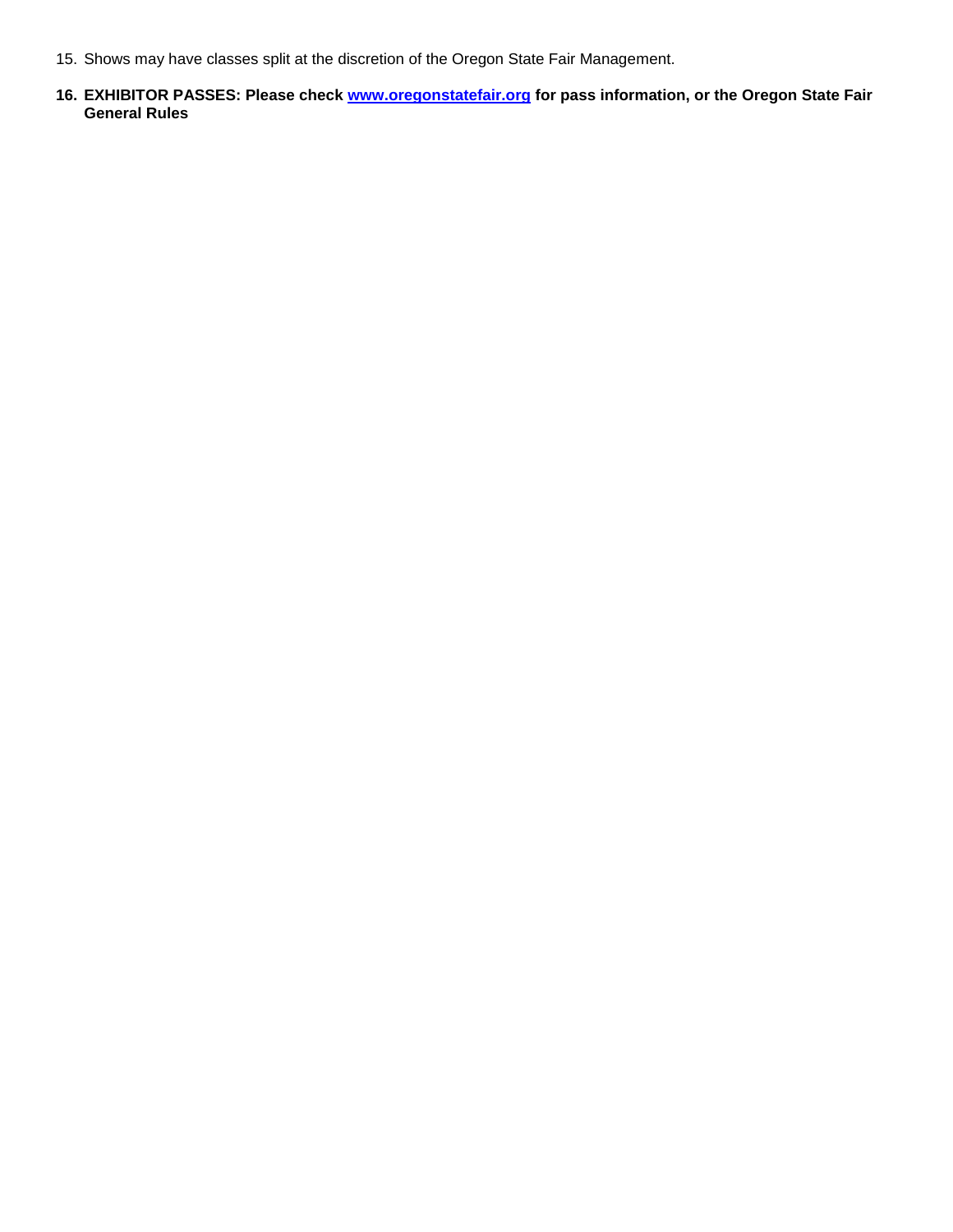## ONLINE REGISTRATION

## **DIVISION 501 / INDIVIDUAL CLASSES**

| 01 Junior Heifer Calves (3/1/22 - 6/1/22)   |
|---------------------------------------------|
| 02 Junior Heifer Calves (1/1/22 - 2/28/22)  |
| 03 Senior Heifer Calves (9/1/21-12/31/21)   |
| <b>Champion Heifer Calf</b>                 |
| <b>Reserve Champion Heifer Calf</b>         |
| 06 Late Yearling Heifer (5/1/21–8/31/21)    |
| 07 Yearling Heifer (1/1/21-4/30/21)         |
| 08 Senior Yearling Heifer (9/1/20-12/31/20) |
| <b>Champion Heifer</b>                      |
| <b>Reserve Champion Heifer</b>              |
| 11 Cow/Calf Pairs                           |
| <b>Overall Grand Champion Female</b>        |
| <b>Reserve Grand Champion Female</b>        |
| 14 Junior Bull Calves (3/1/22 - 6/1/22)     |
| 15 Junior Bull Calves (1/1/22 - 2/28/22)    |
| 16 Senior Bull Calves (9/1/21 - 12/31/21)   |
| <b>Champion Bull Calf</b>                   |
| <b>Reserve Champion Bull Calf</b>           |
| 19 Intermediate Bull (5/1/21-8/31/21)       |
| 20 Yearling Bull (1/1/21 - 4/31/21)         |
| <b>Junior Champion Bull</b>                 |
| <b>Reserve Champion Bull</b>                |
|                                             |

23 Senior Yearling, 2-year-old Bull (1/1/20 – 12/31/20) **Senior Champion Bull Reserve Champion Bull Grand Champion Bull Reserve Grand Champion Bull**

## **DIVISION 511 / GROUP CLASSES**

01 **Get-of-Sire** — Three animals by same sire, both sexes represented 02 **Produce of Dam** — Two animals by the same dam. 03 **Oregon State Fair Award** — Oregon Bred and Owned Animals, best three head, any age, both sexes represented. 04 **Best Six Head** — Owned by Exhibitor. All animals must have been shown in their respective single entry classes and they must be owned by Exhibitor or by a member of his/her immediate family. A

cow/calf will be considered as two head in

the Best Six Head class.

**PREMIUM SCHEDULE**

| AWARD                | 1st  | 2nd  | 3rd  | 4th     |
|----------------------|------|------|------|---------|
| <b>PREMIUM</b>       | \$80 | \$50 | \$30 | \$20    |
| <b>GROUP CLASSES</b> | \$40 | \$30 | \$20 | No      |
|                      |      |      |      | premium |

ADDITIONAL RED ANGUS RULES AND REGULATIONS**:**

1. Registered Red Angus Cattle, including Category 1-A (100%) and Category 1-B (87% thru 99%) will be eligible to show.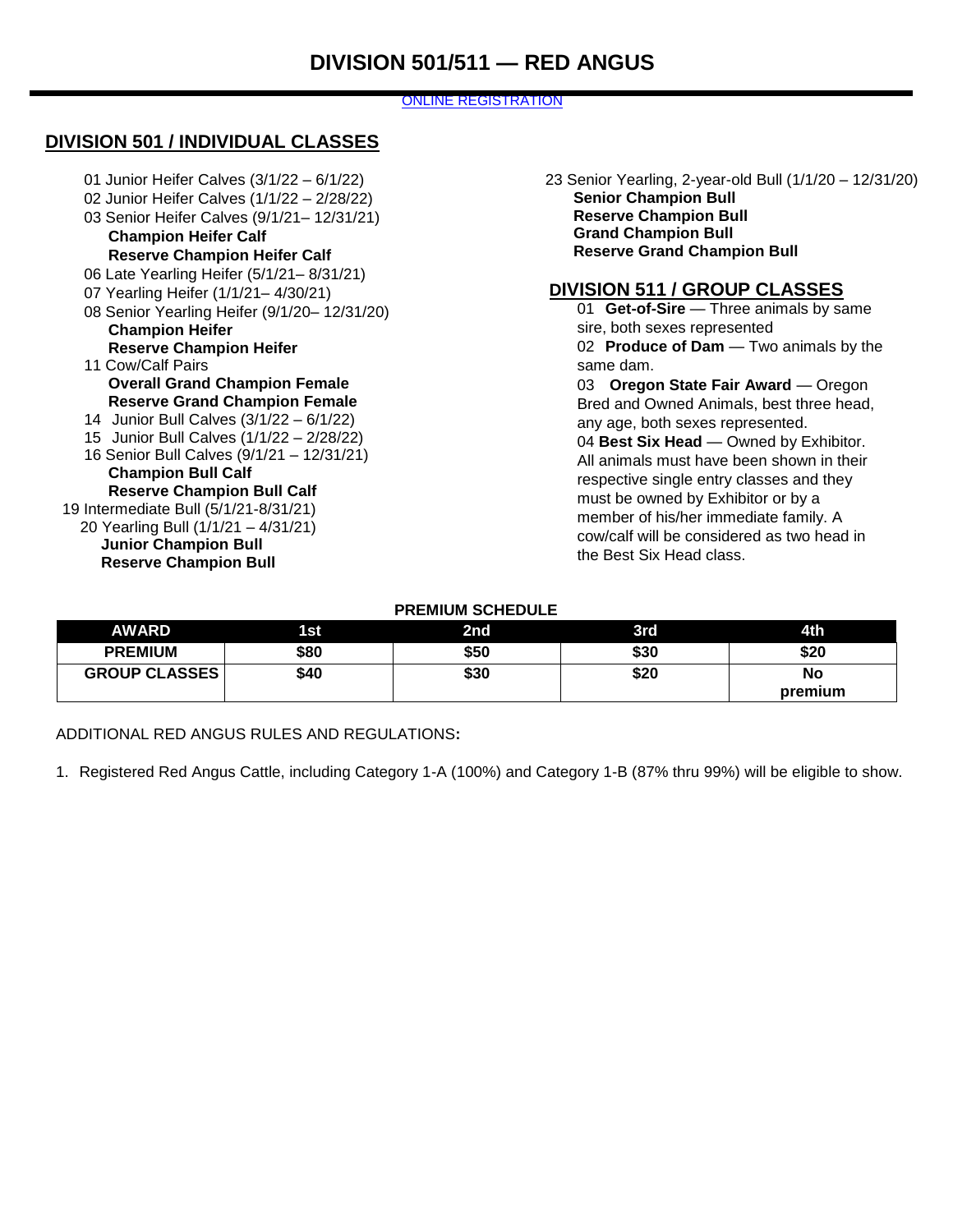## **[ONLINE REGISTRATION](http://oregona.fairmanager.com/)**

## **DIVISION 502 / INDIVIDUAL CLASSES**

- 01 Cow/Calf Cows 3 years of age and younger; cows must be born January 1, 2019 through August 31, 2020. Calf must be the cow's most recent natural calf and be no more than 280 days of age on the day of the show.
- 02 Cow/Calf Cows 4 years of age and older; cows must be born December 31, 2018 or earlier. Calf must be the cow's most recent natural calf and be no more than 280 days of age on the day of the show.

## **Grand Champion Cow/Calf Pair Reserve Grand Champion Cow/Calf Pair**

- 05 Junior Heifer Calves (3/1/22 and after)
- 06 Junior Heifer Calves (2/1/22 2/28/22) 07 Junior Heifer Calves (1/1/22– 1/31/22)
- **Junior Heifer Calf Champion Reserve Junior Heifer Calf Champion**
- 10 Late Senior Heifer Calves (11/1/21– 12/31/21)
- 11 Early Senior Heifer Calves (9/1/21– 10/31/21) **Senior Heifer Calf Champion Reserve Senior Heifer Calf Champion**
- 14 Late Summer Yearling Heifer (7/1/21 8/31/21)
- 15 Early Summer Yearling Heifer (5/1/21 6/30/21) **Intermediate Champion Heifer Reserve Intermediate Champion Heifer**
- 18 April Junior Yearling Heifer (4/1/21 4/30/21)
- 19 March Yearling Heifer (3/1/21 3/31/21)
- 20 Early Junior Yearling Heifer (2/1/21- 2/28/21)
- 21 Early Junior Yearling Heifer (1/1/21 1/31/21) **Junior Champion Female Reserve Junior Champion Female**
- 24 Late Senior Yearling Heifer (11/1/20 12/31/20)
- 25 Early Senior Yearling Heifer (9/1/20 10/31/20)

in above Lots, both sexes represented.

03 **Breeders Six Head** – The Exhibitor of the breeder's six head must be breeder and first owner, identified by the same member code for the animals exhibited. Cattle owned by other Exhibitors may be included, provided the Exhibitor of the breeder's six head is the breeder and first owner of the included animal(s). Animals must be exhibited in

**Senior Champion Female Reserve Senior Champion Female Grand Champion Female Reserve Grand Champion Female**

- 30 Junior Bull Calves (3/1/22 and after)
- 31 Junior Bull Calves (1/1/22– 2/28/22) **Junior Bull Calf Champion**
- **Reserve Junior Bull Calf Champion**
- 34 Late Senior Bull Calves (11/1/21- 12/31/21)
- 35 Early Senior Bull Calves (9/1/21 10/31/21) **Senior Bull Calf Champion Reserve Senior Bull Calf Champion**
- 38 Late Summer Bull Calves (7/1/21 8/31/21)
- 39 Early Summer Bull Calves (5/1/21 6/30/21) **Intermediate Champion Bull**

## **Reserve Intermediate Champion Bull**

- 42 April Junior Yearling Bull (4/1/21 4/30/21)
- 43 March Junior Yearling Bull (3/1/20 3/31/20)
- 44 Early Junior Yearling Bull (1/1/20 2/28/20) **Junior Champion Bull Reserve Junior Champion Bull**
- 47 Senior Yearling Bull (9/1/19 12/31/19)
- 48 Summer Senior Yearling Bull (5/1/20 8/31/20)
- 49 Two-year-old Bull (1/1/20– 4/30/20) **Senior Champion Bull Reserve Senior Champion Bull Grand Champion Bull Reserve Grand Champion Bull**

## **DIVISION 512 / GROUP CLASSES**

- 01 **Junior Get-of-Sire**  Three animals by one sire, both sexes represented, shown in classes 05, 06, 07, 10, 11, 14, 15, 30, 31, 34, 35, 38, and 39.
- 02 **Get-of-Sire**  Four animals by one sire shown

individual classes. Cattle bred and owned by a junior member(s) may be included if the Exhibitor of the breeder's six head is an individual or married couple and is the parent or legal guardian of the junior member(s).

04 Oregon State Fair Award - Oregon Bred and Owned Animals. Best three head, any age, both sexes represented.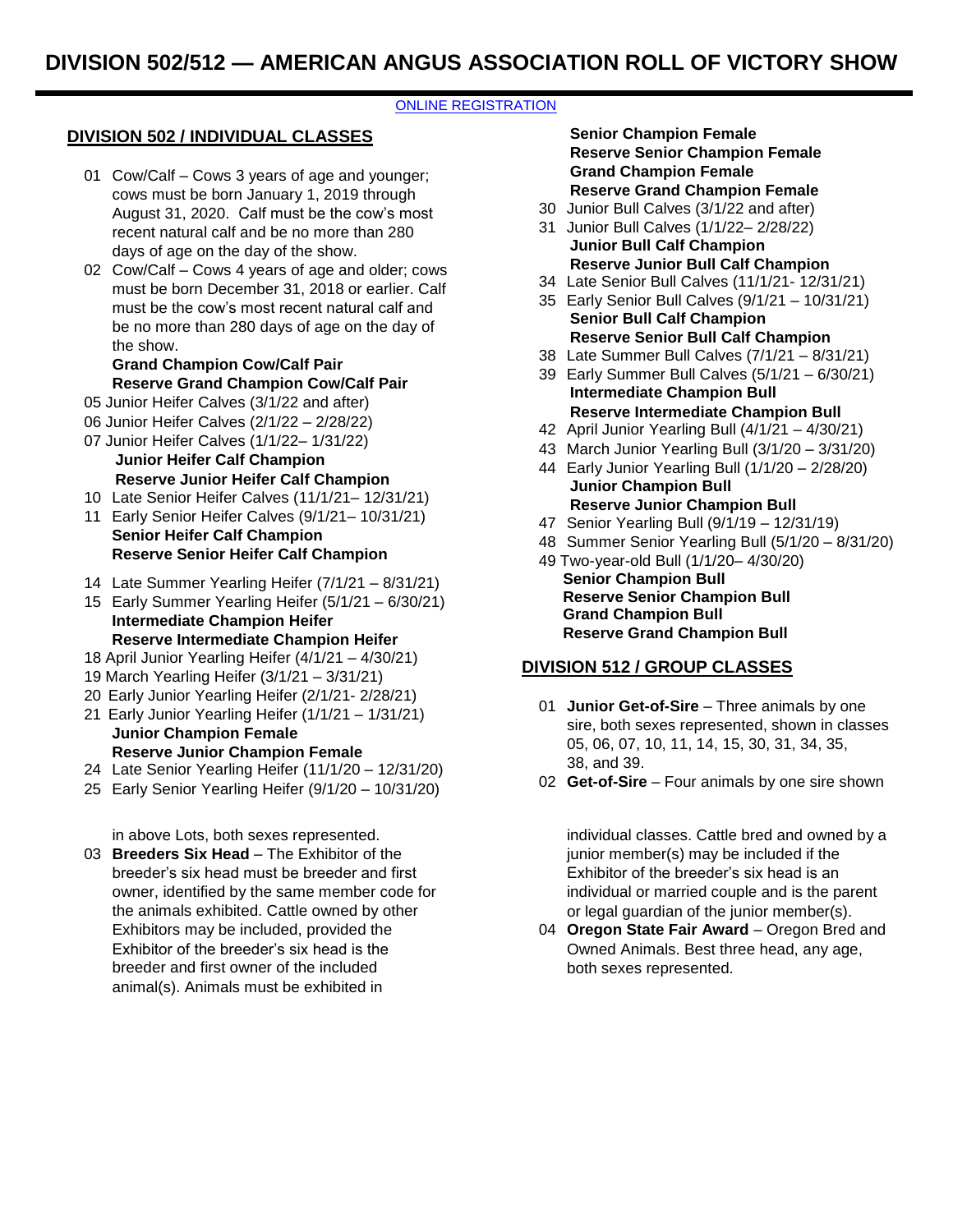**PREMIUM SCHEDULE**

|                   |      | ___  | __   |      |                 |
|-------------------|------|------|------|------|-----------------|
| AWARD             | 1st  | 2nd  | 3rd  | 4th  | 5th             |
| <b>PREMIUM</b>    | \$90 | \$70 | \$40 | \$20 | \$15            |
| <b>GROUP LOTS</b> | \$45 | \$25 | \$15 | \$10 | premium (<br>NO |

**Recognized ROV shows will receive the following premium Participation: 50-75 head\$250 lump sum 76-99 head \$750 lump sum**

**>100 head \$1500 lump sum**

**Premiums are to be used towards premiums paid to exhibitors.**

**Any show that does not meet the required 70 animals shown will be put on probation for one year. The show will have one year to increase the numbers shown. If less than 85 head are shown for two consecutive years, the Events and Education Committee can choose to revoke the ROV status.**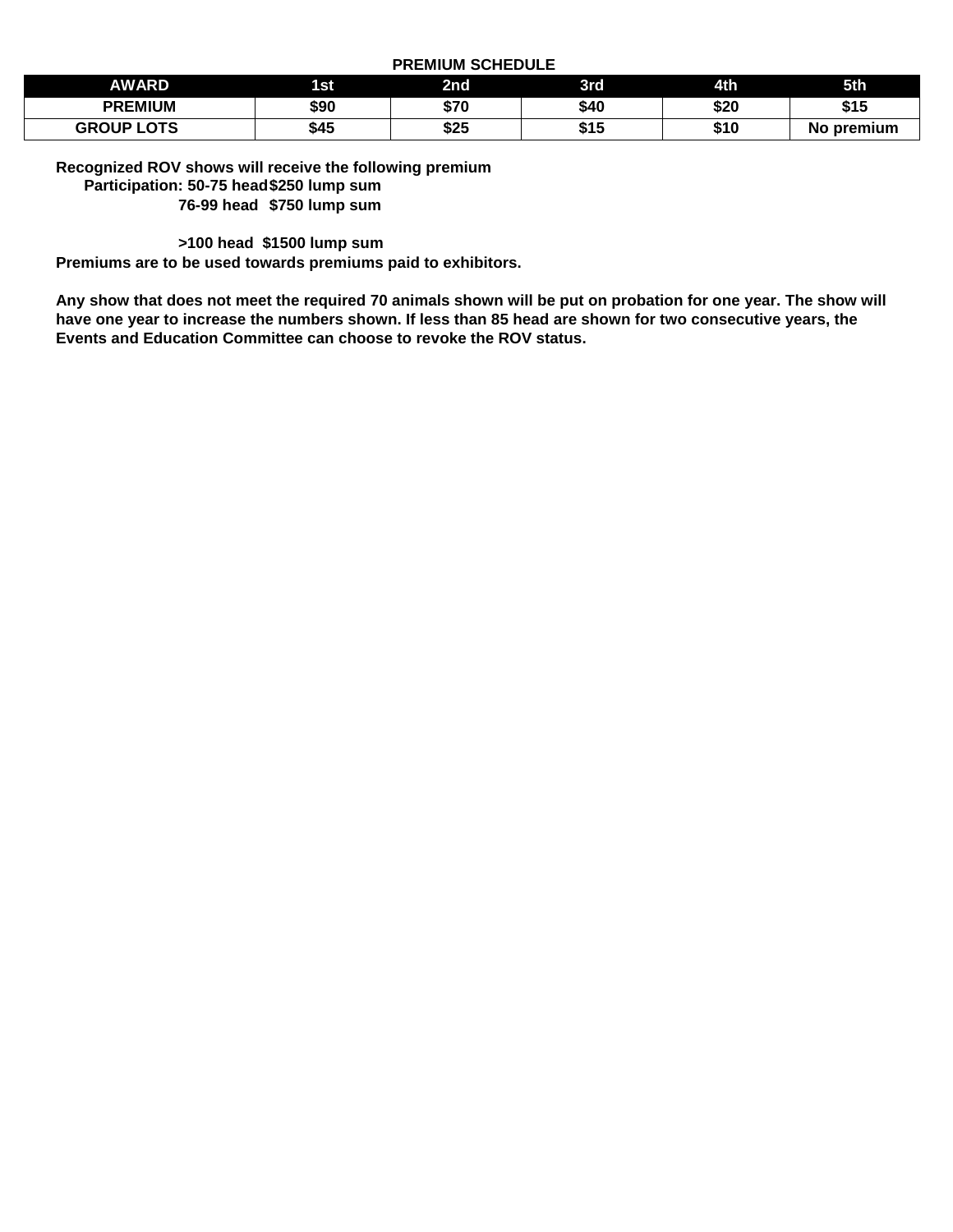## **AMERICAN ANGUS ASSOCIATION ROLL OF VICTORY SHOW RULES**

- Cows in Classes 01 and 02 are eligible to compete only in Group Class 04.
- **Any female that qualifies for female classes in the Association's standard classifications are not eligible to show in the cow/calf classes. However, the calf at the side of the female is eligible to show in its respective lot.**
- Grand and Reserve Grand Champion cow/calf pairs do not show for grand champion female and are ineligible to compete in the get-of-sire, junior get-of-sire and breeder's six-head lots.
- Exhibitors are required to observe American Angus Association rules regarding fitting, and use of all aerosol products.
- Only registered Angus cattle that meet the age requirements listed within this classification are eligible to receive premium participation and be counted in the total number of head shown. Champion and Reserve Champion placings are not counted in number of head shown.
- Any classes listed in this classification, which exceeds 15 head per class, should be broken into smaller classes. This should be accomplished by dividing the class as evenly as possible without splitting animals with the same birth date.
	- $\circ$  Example 1: If 16 head are entered in class 06, the class should be broken into two classes of 8; a class of 7and 9; or a class of 10 and 6.
	- $\circ$  Example 2: If 32 head are entered in class 06, the class should be divided into three classes consisting of two classes with 11 head and one class of 10 head or similar without putting animals with the same birth date in different classes.
- Class breaks will be at the discretion of the American Angus Association staff in attendance.

## **OPEN CLASS PARTICIPATION STATEMENT AMERICAN ANGUS ASSOCIATION**

The American Angus Association®, 3201 Frederick Avenue, St. Joseph, Mo., will participate in premiums offered for open class Angus breeding cattle classes according to the premium schedule based on the number of head shown. The premium assistance provided by the American Angus Association for participation in this show is in addition to the premiums offered by the show itself. The premium assistance should not be used to offset show expense and shall be included in the premium payments distributed by the show to the exhibitors.

A minimum of 50 head must be shown in the open class division to receive American Angus Association premium participation for the following year.

Premiums from the Association are paid only to registered Angus cattle and only if the registration number is a part of the show report provided to the Association. Therefore, all cattle should be registered at the time of entry to make certain they receive the Association's portion of premiums. The Association does not pay on championship or any group classes, (i.e. get- of-sire, junior get-of-sire or breeder six-head).

Exhibitors must have the original registration certificate issued by the American Angus Association available for inspection at the show for each animal or another current proof of ownership issued by the American Angus Association pedigree look up. Any animal, upon check-in, which does not have a legible permanent identification mark (ear tattoo marks, freeze-branded marks or hot-branded marks) corresponding to the permanent identification mark on the registration certificate, is ineligible to show. Once disqualified due to an incorrect or illegible permanent identification mark, animals cannot be re-identified (tattooed/branded) and rechecked at the show.

Any female shown with a calf at side: the calf must be the cow's most recent natural calf, and the calf must be registered by show day and have proof of registration at check in.

Only one person at a time shall lead an animal into the show ring.

*Exhibitors who participate in shows that accept premium monies contributed by the American Angus Association are subject to the Association Rules as found in the Breeders Reference Guide of the Association. These rules*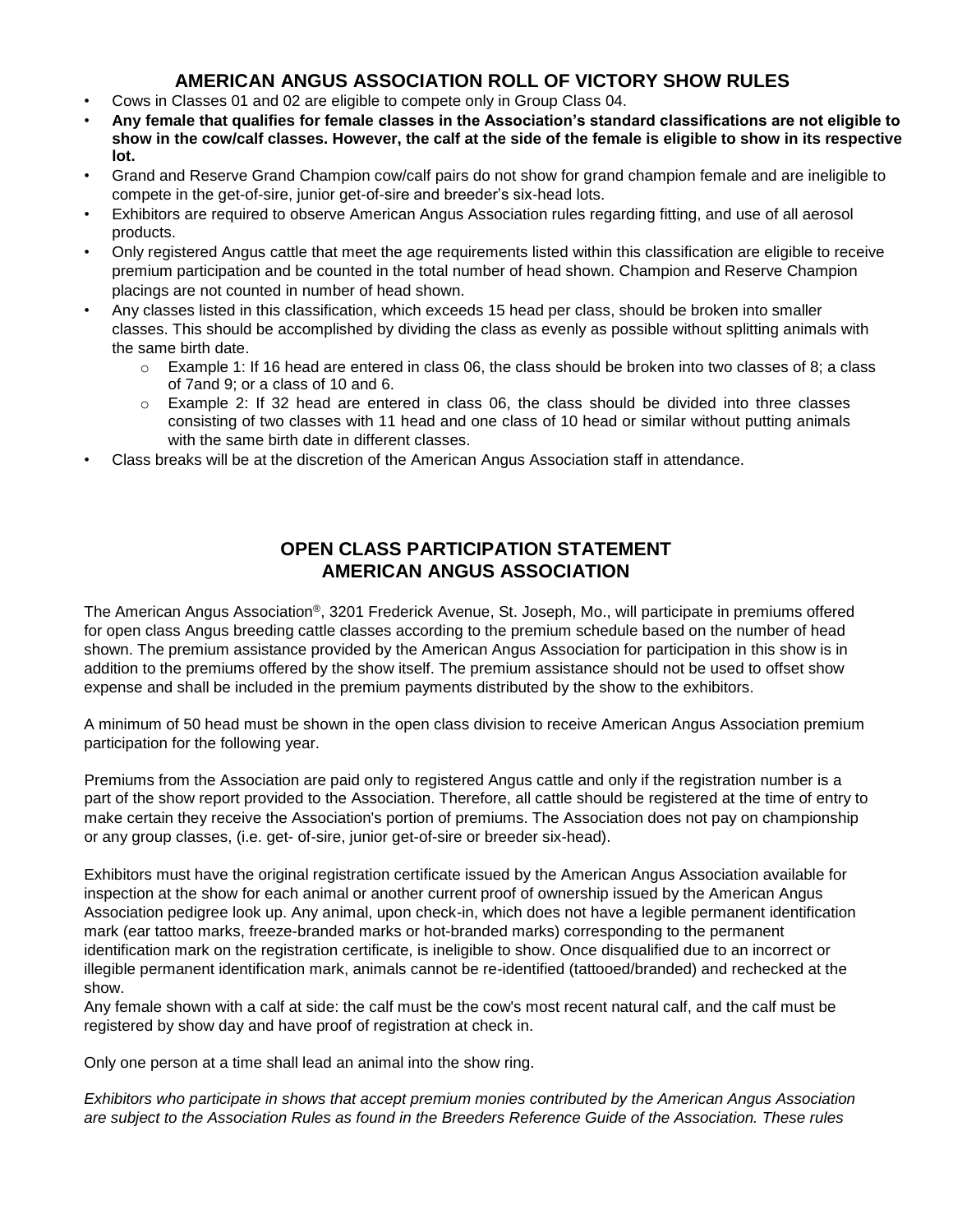*are found in Part 2; Association Rules. The rules relating directly with the exhibition of Angus cattle are Part 2: Association Rules; Rule 800 Series; including Rule 800 - 810. These rules can be found at [www.angus.org.](http://www.angus.org/)*

Altering the conformation and/or appearance of an animal for exhibition is prohibited. This includes the use of chin straps, covering of white skin, false tail heads (or use of any false hair), with the exception of false tail switches. The use of graphite, powders, hemp or other similar substances used externally are also prohibited. Other prohibited products include those used internally such as steroids, illegal or unlicensed pharmaceuticals or artificial filling. Any animal found to be in violation will be barred from showing.

At any show for which the American Angus Association appropriates funds toward the payment of premiums, no exhibitors, individuals assisting exhibitors or member owners at such show shall be allowed to use any coloring agents, on any animal exhibited. The Association may adopt and implement various tests designed to monitor this prohibition, including but not limited to a "white towel" or "white glove" test. No aerosol cans or other pressurized containers will be allowed in designated line up areas.

All animals exhibited are subject to DNA marker or blood type test to verify accuracy of parentage as covered under the Association Rules and for other testing as required by the individual show.

Authorized representatives of the Association have the authority to enforce the rules set forth herein as well as in the Association Rules, including the barring of a registered animal from a livestock show at which it is to be shown, if there are reasonable grounds to believe a violation has occurred.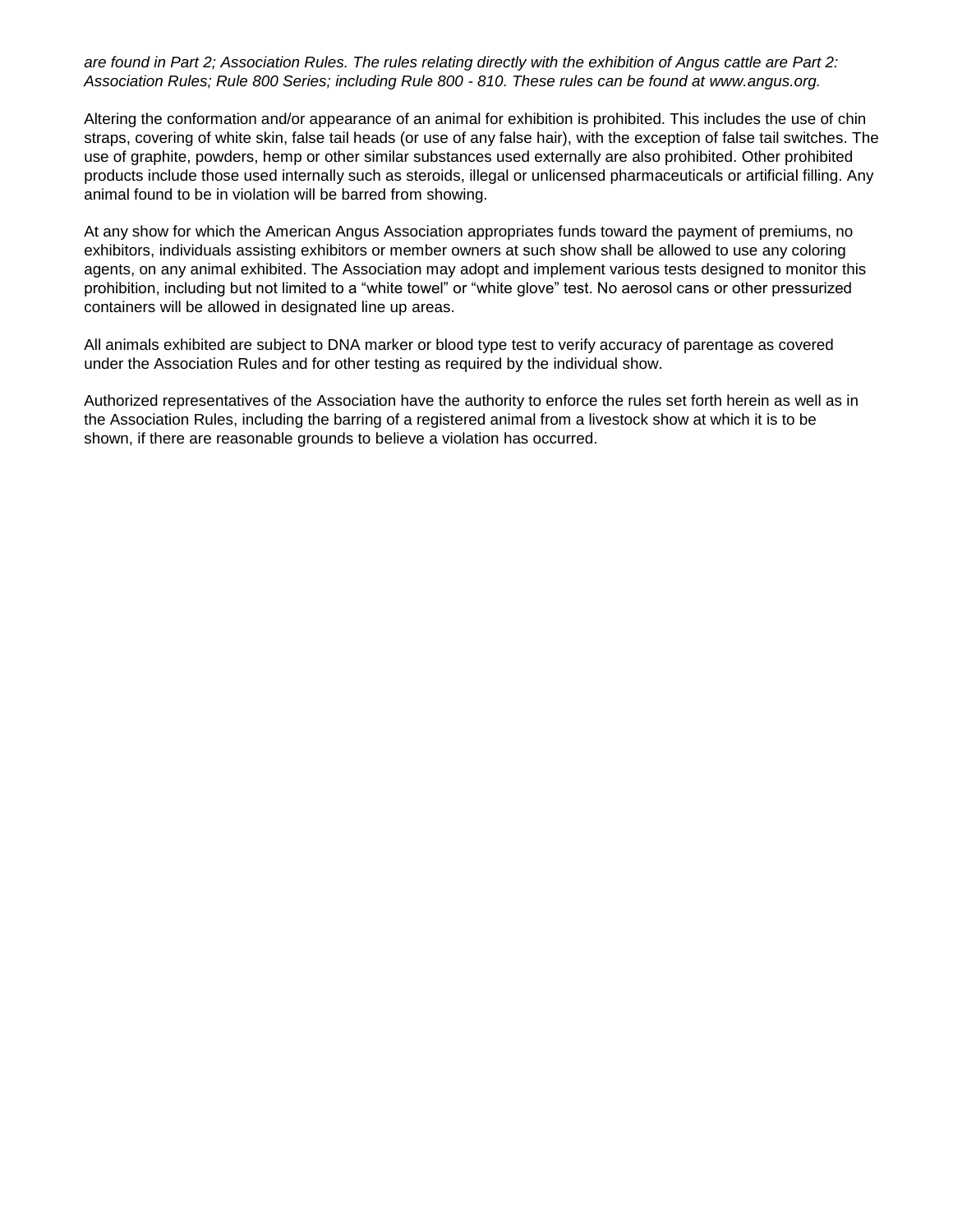## **DIVISION 503/513 – AMERICAN HEREFORD ASSOCIATION REGIONAL HEREFORD SHOW [ONLINE REGISTRATION](http://oregona.fairmanager.com/)**

## **DIVISION 503 / INDIVIDUAL CLASSES**

- 01 Spring Heifer Calves (calved on or after 3/1/22) 02 Junior Heifer Calves (1/1/22 – 2/28/22)
	- **Junior Heifer Calf Champion Reserve Junior Heifer Calf Champion**
- 05 Winter Heifer Calves (11/1/21–12//31/21)
- 06 Senior Heifer Calves (8/1/21 10/31/21) **Fall Heifer Calf Champion** 
	- **Reserve Fall Heifer Calf Champion**
- 09 Late Summer Yearling Heifer (6/16/21 7/31/21)
- 10 Early Summer Yearling Heifer (5/1/21 6/15/21) **Intermediate Heifer Champion Reserve Intermediate Heifer Champion**
- 13 Spring Yearling Heifer (3/1/21 4/30/21) **Spring Yearling Heifer Champion Reserve Spring Yearling Heifer Champion**
- 16 Junior Yearling Heifer (1/1/21 2/28/21) **Junior Yearling Heifer Champion Reserve Junior Yearling Heifer Champion**
- 19 Senior Yearling Heifer (8/1/20 12/31/20) **Senior Heifer Champion Reserve Senior Heifer Champion Grand Champion Female Reserve Grand Champion Female**
- 24 Cow/Calf Any female older than above ages with a calf at side. Calf older than 270 days of age on the show date is not eligible to show in cow/calf class. Calf is eligible for individual classes but must be entered in the appropriate class. Cow/Calf does not compete for overall champion female. Calf must be cow's natural birth calf at side. ET calves are not eligible for cow/calf class.
- 25 Spring Bull Calves (calved on or after 3/1/22)
- 26 Junior Bull Calves (1/1/22 2/28/22) **Junior Bull Calf Champion**

## **Reserve Junior Bull Calf Champion**

- 29 Winter Bull Calves (11/1/21 12/31/21) 30 Senior Bull Calves (8/1/21– 10/31/21)
- **Fall Bull Calf Champion Reserve Fall Bull Calf Champion**
- 33 Late Summer Yearling Bull (6/16/21 7/31/21)
- 34 Early Summer Yearling Bull (5/1/21 6/15/21) **Intermediate Bull Champion Reserve Intermediate Bull Champion**
- 37 Spring Yearling Bull (3/1/21 4/30/21)
- 38 Junior Yearling Bull (1/1/21 2/28/21) **Yearling Bull Champion Reserve Yearly Bull Champion**
- 41 Senior Yearling Bull (8/1/20 12/31/20)
- 42 Two-Year-Old Bull (1/1/20 7/31/20)
- **Senior Bull Champion Reserve Senior Bull Champion Grand Champion Bull Reserve Grand Champion Bull**

## **DIVISION 513 / GROUP CLASSES**

- 01 **Get-of-Sire**  Four animals shown in above single-entry classes with both sexes represented and all to be the progeny of 1 sire. It is permissible to use either the cow or calf from a cow/calf pair for the Get-of-Sire. Get of sire may be comprised of animals from one or more owners.
- 02 **Best Six Head**  Owned by Exhibitor. All animals must have been shown in their respective single entry classes and they must be owned by Exhibitor or by a member of his/her immediate family. A cow/calf will be considered as two head in the Best Six Head class.
- 03 Oregon State Fair Award Oregon Bred and Owned Animals. Best three head, any age, both sexes represented.

## **PREMIUM SCHEDULE**

| AWARD             | 1st  | 2nd  | 3rd  | 4th  | 5th        |
|-------------------|------|------|------|------|------------|
| <b>PREMIUM</b>    | \$90 | \$70 | \$40 | \$20 | \$15       |
| <b>GROUP LOTS</b> | \$45 | \$25 | \$15 | \$10 | No premium |

## **ALL GENERAL AND BEEF RULES/POLICIES APPLY.**

Polled Hereford and Horned Hereford entries will be judged together.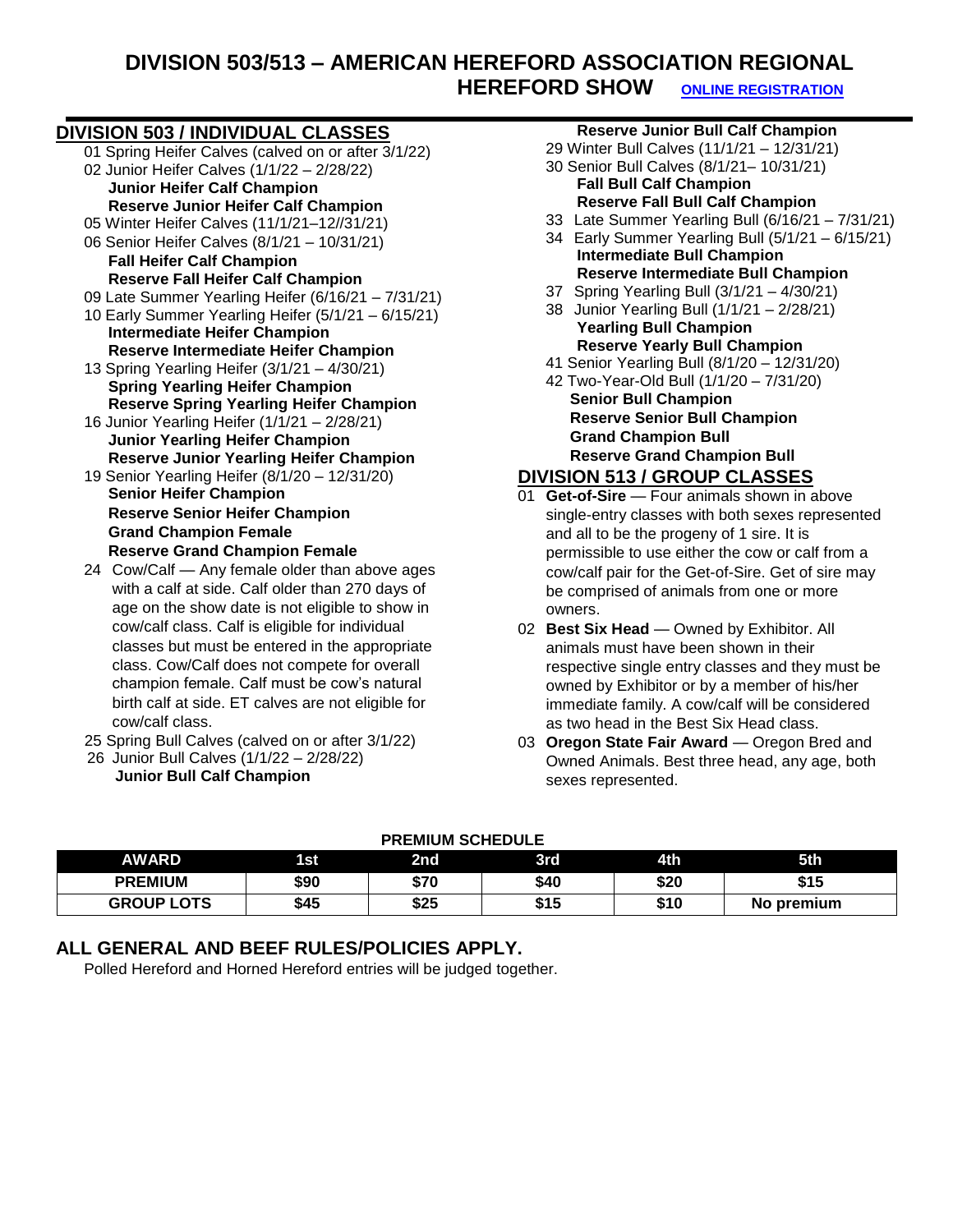## **AMERICAN HEREFORD ASSOCIATION SHOW RULES:**

- 1. Cattle entered must be registered in the Herd Book of the American Hereford Association (AHA). Entries with registrations "pending" or illegible tattoos, or improper tattoos as shown on the registration certificate at check-in time are ineligible for competition. Exhibitors are subject to the Association's special rule on class qualification. Entries in these classes are accepted with the understanding that the exhibitor agree to abide by the rule in all respects.
- 2. The exhibition of cattle displaying false hair will not be allowed.
- 3. Any product administered internally or used externally to alter the conformation of an animal for exhibition is prohibited. This includes the use of graphite, hemp or other similar substances externally and steroids or growth stimulants internally.
- 4. The act of artificially filling animals internally, which includes stomach pumping, drench tubes, or any other method by mouth or esophagus is prohibited.
- 5. All animals shown in group classes must have been shown in their respective single age class. No transfer from one (1) breed to another, after entry, will be permitted.
- 6. Expected Progeny Difference (EPD) values will be provided to the judge and audience for all animals shown. Animals without EPD data are eligible to show, but will have N/A (not available) in place of missing data.
- 7. It is recommended by the AHA Show Committee that classes with 10 or more head be considered to be split, depending on
	- animals' birthdates in each particular class.
- 8. Any animal without a legible tattoo will not be eligible to show.
- 9. All Hereford animals must be officially recorded (registered) thirty (30) days prior to show date to be eligible to show at a National Hereford Show.
- 10. An animal that is scurred (scurs are small, rudimentary horns that are loosely attached to the head, which are considered to be expressed only in animals that are genetically heterozygous for the polled gene) will show in the polled division of Hereford shows. Once an animal is confirmed to be scurred by an AHA field representative, then this designation will be placed on the animal's registration papers. Once this determination has been made and reported to the AHA office, then the owner may remove the scurs. Animals with scurs removed will show in the polled division of Hereford shows. Once an animal is confirmed polled or scurred they will retain this designation forever.
- 11. The individual classes will be made up and divided after the cattle are checked in at the show. They will be judged from the youngest class to the oldest within each class.
- 12. Calves on the side of cow-calf pairs MUST BE the cow's natural calf.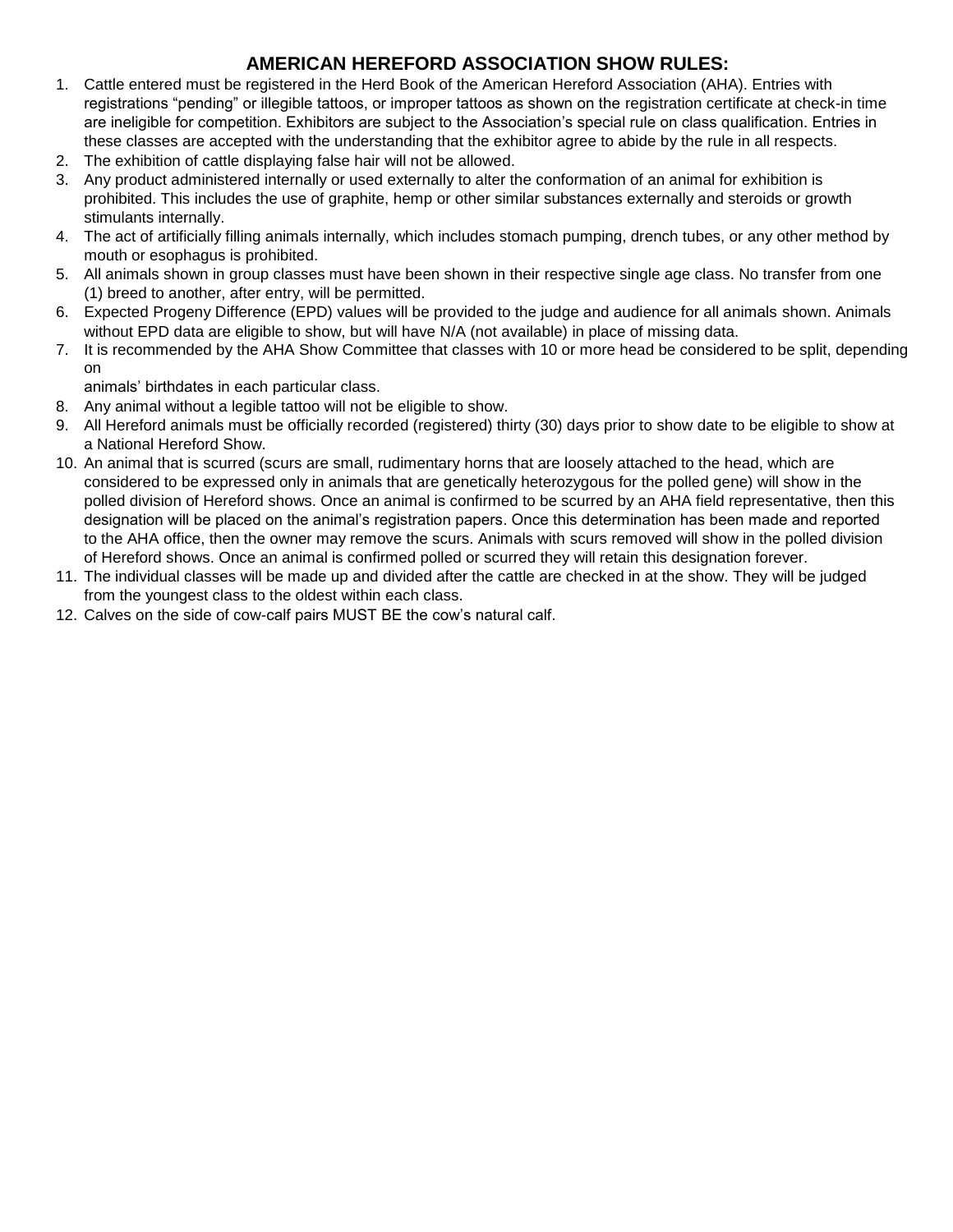## **DIVISION 504/514 — LIMOUSIN "North American Limousin Foundation Medal of Excellence Show".**

## **[ONLINE REGISTRATION](http://oregona.fairmanager.com/)**

## **DIVISION 504 / INDIVIDUAL CLASSES**

- 01 Junior Heifer Calves (3/1/22 6/1/22) 02 Junior Heifer Calves (1/1/22 – 2/28/22) 03 Senior Heifer Calves (9/1/21 – 2/31/21) **Champion Heifer Calf Reserve Champion Heifer Calf** 06 Late Yearling Heifer (5/1/21 – 8/31/21) 07 Yearling Heifer (1/1/21– 4/30/21) 08 Senior Yearling Heifer (9/1/20 – 12/31/20) **Champion Heifer Reserve Champion Heifer** 11 Cow/Calf Pairs **Overall Grand Champion Female Reserve Overall Grand Champion Female** 14 Junior Bull Calves (3/1/22– 6/1/22) 15 Junior Bull Calves (1/1/22 – 2/28/22) 16 Senior Bull Calves (9/1/21 – 12/31/21) **Champion Bull Calf Reserve Champion Bull Calf** 19 Intermediate Bull (5/1/21 – 8/31/21) 20 Yearling Bull (1/1/21– 4/31/21) **Junior Champion Bull**
	- **Reserve Champion Bull**

23 Senior Yearling, 2-year-old Bull (1/1/20 – 12/31/20) **Senior Champion Bull Reserve Champion Bull Grand Champion Bull Reserve Grand Champion Bull**

## **DIVISION 514 / GROUP CLASSES**

- 01 **Get-of-Sire** Three animals by same sire, both sexes represented 02 **Produce of Dam** — Two animals by the same dam 03 **Oregon State Fair Award** — Oregon Bred and Owned Animals, best three head, any age, both sexes represented.
- 04 **Best Six Head**  Owned by Exhibitor. All animals must have been shown in their respective single-entry classes and they must be owned by Exhibitor or by a member of his/her immediate family. A cow/calf will be considered as two head in the Best Six Head class.

| <b>AWARD</b>         | 1st  | 2nd  | 3rd  | 4th        |
|----------------------|------|------|------|------------|
| <b>PREMIUM</b>       | \$80 | \$50 | \$30 | \$20       |
| <b>GROUP CLASSES</b> | \$40 | \$30 | \$20 | No premium |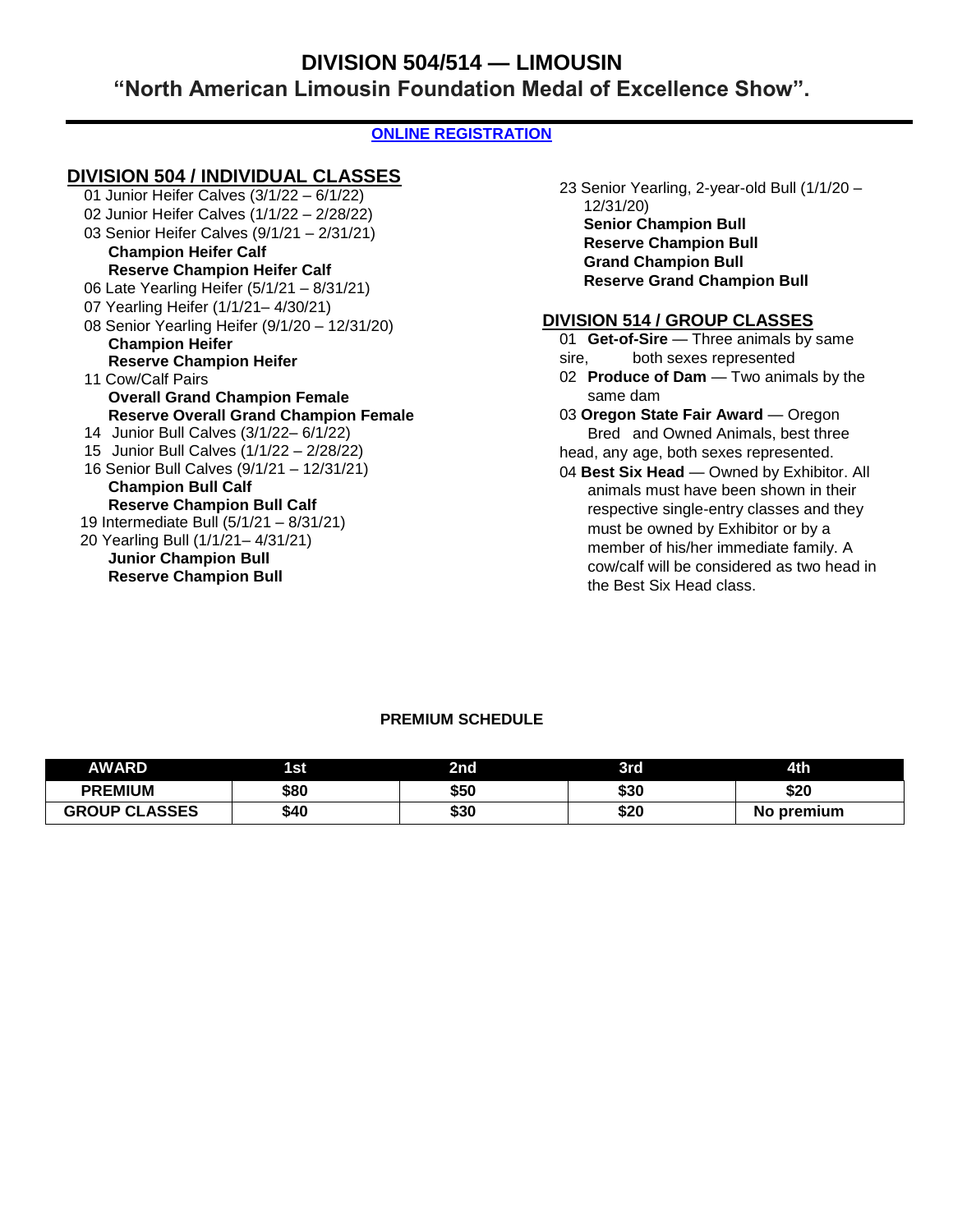## **DIVISION 507 / INDIVIDUAL CLASSES**

01 Junior Heifer Calves (3/1/22 – 6/1/22) 02 Junior Heifer Calves (1/1/22 – 2/28/22) 03 Senior Heifer Calves (9/1/21 – 12/31/21) **Champion Heifer Calf Reserve Champion Heifer Calf** 06 Late Yearling Heifer (4/1/21 – 8/31/21) 07 Yearling Heifer (1/1/22– 4/30/22) 08 Senior Yearling Heifer (9/1/20 – 12/31/20) **Champion Heifer Reserve Champion Heifer** 11 Cow/Calf Pairs **Overall Grand Champion Female Reserve Grand Champion Female** 14 Junior Bull Calves (3/1/22 – 6/1/2022) 15 Junior Bull Calves (1/1/22 – 2/28/22) 16 Senior Bull Calves (9/1/21 – 12/31/21) **Champion Bull Calf Reserve Champion Bull Calf** 19 Intermediate Bull (5/1/21 – 8/31/21) 20 Yearling Bull (1/1/21 – 4/31/21) **Junior Champion Bull**

## [ONLINE REGISTRATION](http://oregona.fairmanager.com/)

#### **Reserve Champion Bull**

23 Senior Yearling, 2-year-old Bull (1/1/20 -12/31/20) **Senior Champion Bull Reserve Champion Bull Grand Champion Bull Reserve Grand Champion Bull**

## **DIVISION 517 / GROUP CLASSES**

- 01 **Get-of-Sire**  Three animals by same sire, both sexes represented
- 02 **Produce of Dam**  Two animals by the same dam
- 03 Oregon State Fair Award Oregon Bred and Owned Animals, best three head, any age, both sexes represented.

04 **Best Six Head** — Owned by Exhibitor. All animals must have been shown in their respective singleentry classes and they must be owned by Exhibitor or by a member of his/her immediate family. A cow/calf will be considered as two head in the Best Six Head class.

| <b>AWARD</b>         | 1st  | 2nd  | 3rd  | 4th        |
|----------------------|------|------|------|------------|
| <b>PREMIUM</b>       | \$80 | \$50 | \$30 | \$20       |
| <b>GROUP CLASSES</b> | \$40 | \$30 | \$20 | No premium |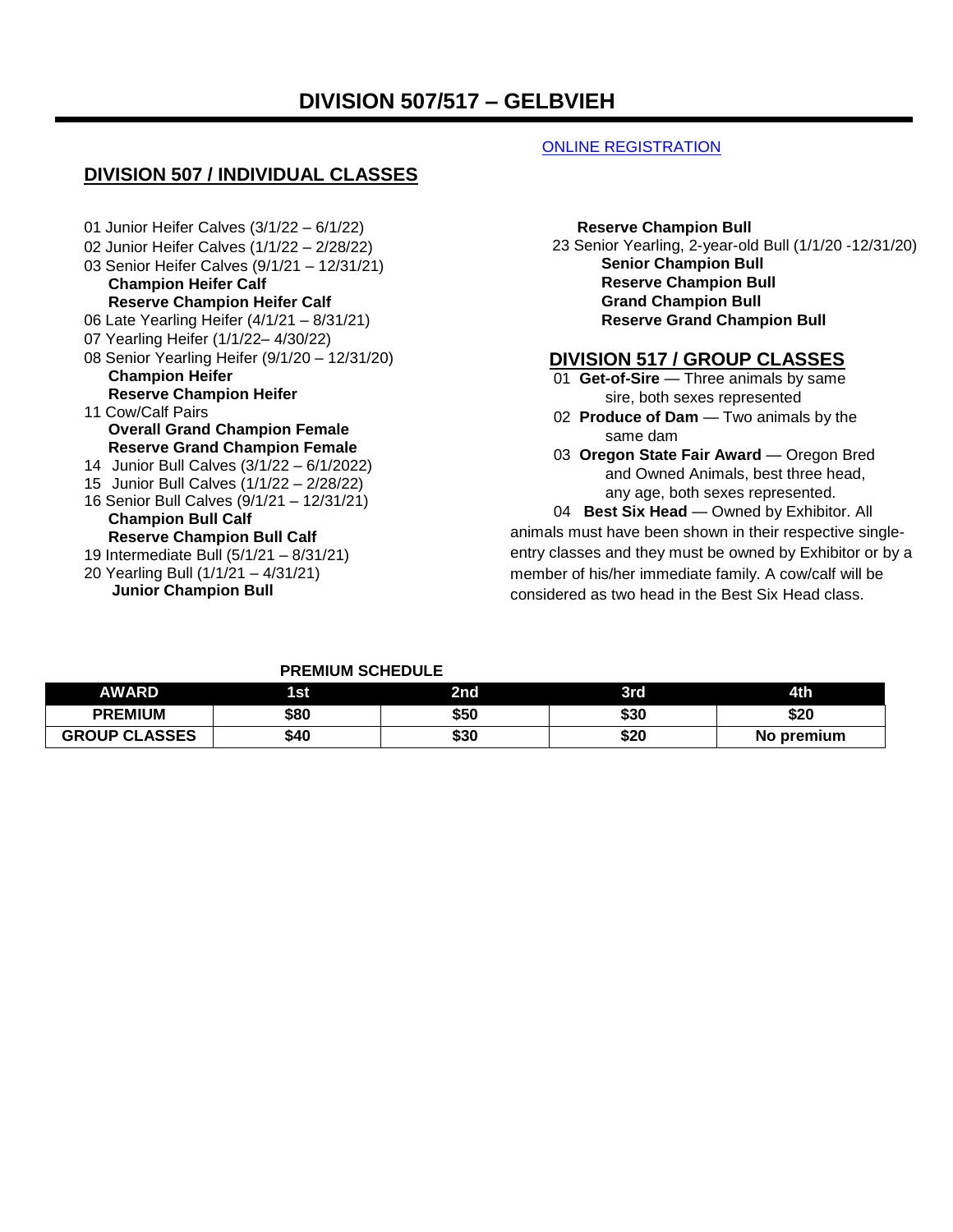## **DIVISION 508/518 — PACIFIC NORTHWEST REGIONAL MINIATURE HEREFORD SHOW**

#### [ONLINE REGISTRATION](http://oregona.fairmanager.com/)

**WEIGHT/MEASURE: Time TBA**

**SHOW COORDINATOR: Cynthia Duval** 

**PHONE:** (503) 873-5572 **EMAIL:** [duvalfarms@gmail.com](mailto:duvalfarms@gmail.com)

## **DIVISION 508 / INDIVIDUAL CLASSES**

## **FEMALE CLASSES**

- 01 Spring Heifer Calves (calved on or after 3/1/22) 02 Junior Heifer Calves (1/1/22 – 2/28/22) **Junior Heifer Calf Champion Reserve Junior Heifer Calf Champion** 05 Winter Heifer Calves (11/1/21 – 12/31/21) 06 Senior Heifer Calves (9/1/21 – 10/31/21) **Fall Heifer Calf Champion Reserve Fall Heifer Calf Champion** 09 Late Summer Yearling Heifer (7/1/21– 8/31/21) 10 Early Summer Yearling Heifer (5/1/21 – 6/30/21) **Intermediate Heifer Champion Reserve Intermediate Heifer Champion** 13 Spring Yearling Heifer (3/1/21 – 4/30/21) 14 Junior Yearling Heifer (1/1/21 – 2/28/21)
	- **Yearling Heifer Champion Reserve Yearling Heifer Champion** 16 Senior Yearling Heifer (9/1/20 – 12/31/20) **Senior Yearling Heifer Champion Reserve Yearling Heifer Champion Grand Champion Female Reserve Grand Champion Female**
- 22 Cow/Calf Any female older than above ages with a calf at side. Calf older than 270 days of age on the show date is not eligible to show in cow/calf class. Calf is eligible for individual classes, but must be entered in the appropriate class. Cow/Calf does not compete for overall champion female.

## **BULL CLASSES:**

- 23 Spring Bull Calves (calved on or after 3/1/22)
- 24 Junior Bull Calves (1/1/22 **–** 2/28/22) **Junior Bull Calf Champion Reserve Junior Bull Calf Champion**
- 27. Winter Bull Calves (calved 11/1/21**–** 12/31/21)
- 28. Senior Bull Calves (9/1/21 **–** 10/31/21) **Fall Bull Calf Champion Reserve Fall Bull Calf Champion**
- 31 Summer Yearling Bull (5/1/21 **–** 8/31/21)
- 32 Spring Yearling Bull (3/1/21**–** 4/30/21)
- 33 Junior Yearling Bull (1/1/21 **–** 2/28/21) **Junior Yearling Bull Champion Reserve Junior Yearling Bull Champion**
- 36 Sr. Yearling Bull (9/1/20 **–** 12/31/20)
- 37 Two-Year-Old Bull (9/1/20 **–** 8/31/20) **Senior Bull Champion Reserve Senior Bull Champion Grand Champion Bull Reserve Grand Champion Bull**
- 42 Prospect Steer (1/1/22 **–** 6/30/22)
- 43 Market Steer (1/1/21 **–** 12/31/21)

## **DIVISION 518 / GROUP CLASSES**

- 01 **Get-of-Sire** Three animals shown in above single-entry classes with both sexes represented and all to be the progeny of one sire.
- **02 Produce of Dam** Two animals shown in above single- entry classes both to be by same dam.
- **03 Best Four Head** Owned by exhibitor. All animals must have been shown in above single entry classes.

**04 Oregon State Fair Award** — Oregon Owned and Bred. Best three head any age, both sexes represented.

| <b>AWAR</b><br>D | 1st  | 2nd                | 3rd  | 4th         | 5th  |
|------------------|------|--------------------|------|-------------|------|
| <b>PREMIUM</b>   | \$90 | ホーー<br>ט ונ<br>-13 | \$40 | e or<br>ა∠∪ | • ເປ |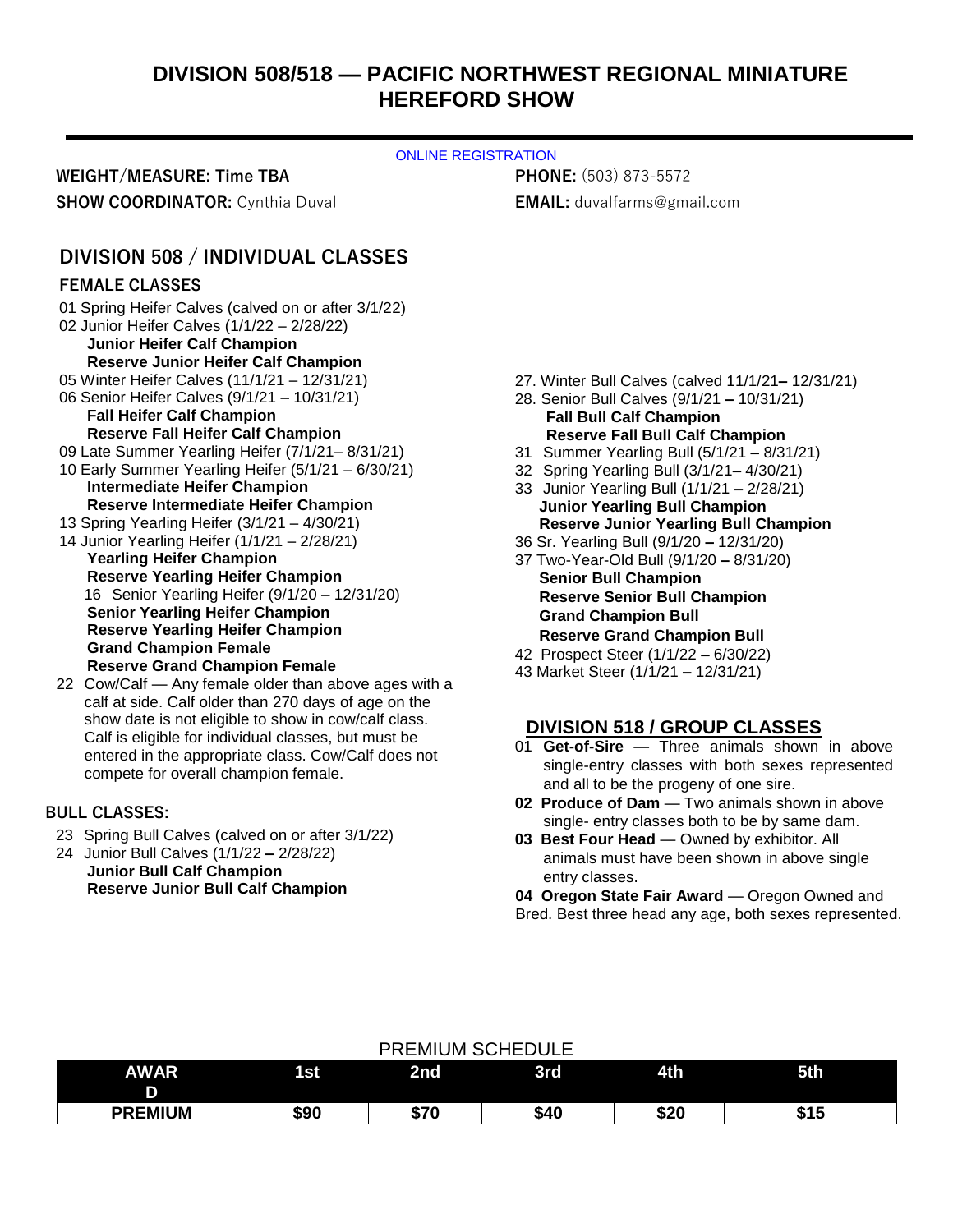| LOTS<br><b>GROUP'</b> | \$45 | \$25 | . .<br>*1 h<br> | \$10 | No premium |
|-----------------------|------|------|-----------------|------|------------|
|-----------------------|------|------|-----------------|------|------------|

## **Premium support of \$750 provided by the MHBA for participation in this show.**

#### **SPECIAL RULES FOR OPEN MINIATURE HEREFORD SHOW**

- 1. Entries must be registered with the American Hereford Association. Animals with pending or applied for registrations are not eligible to show.
- 2. Entries are subject to provisions and rules for showing as set forth by the MHBA Board of Directors and are subject to supervision of the Show Committee representing MHBA.
- 3. All exhibitors must be current members of the MHBA in order to be eligible to show.
- 4. All entries will be measured. Maximum height to be shown in these classes is as follows: **45 inches on females** and **48 inches on bulls.** Any animal exceeding the height limit will not be eligible to show.
- 5. All horned and polled Miniature Hereford cattle will show together.
- 6. Any animal without legible tattoo will not be eligible to show.
- 7. For further information on rules to show or desired animal traits of Miniature Herefords, see [https://miniatureherefordbreeders.org/](https://nam12.safelinks.protection.outlook.com/?url=https%3A%2F%2Fminiatureherefordbreeders.org%2F&data=05%7C01%7C%7C8ff9c03d50b64d50ee2c08da2c6ae30b%7C84df9e7fe9f640afb435aaaaaaaaaaaa%7C1%7C0%7C637871134932395607%7CUnknown%7CTWFpbGZsb3d8eyJWIjoiMC4wLjAwMDAiLCJQIjoiV2luMzIiLCJBTiI6Ik1haWwiLCJXVCI6Mn0%3D%7C3000%7C%7C%7C&sdata=AOAalVroJ4MNlvsZ%2BX0VvRZIeyo8t34yTDOguRCDo14%3D&reserved=0)
- 8. The 2022 PNW Regional Miniature Hereford Show has been accepted as a MHBA AIME Points Show. MHBA AIME Points Show rules, eligibility, and participant applications can be found on the MHBA website."
- 9. Senior Yearling Heifer (9/1/2020 12/31/2020)(heifer may not be two-years old on the day of the show)
- 10. Senior Yearling Bull (9/1/2020 12/31/2020)(if bull is two-years old on the day of the show, entry will be moved to the Two-Year-Old Bull class)
- 11. Two-Year-Old Bull (9/1/2019 8/31/2020) (bull may not be three-years old on the day of the show)
- 12. Prospect Steer steer must not exceed 12 months of age on the day of the show
- 13. Market Steer steer must be 12 months of age, but not over 24 months of age on the day of the show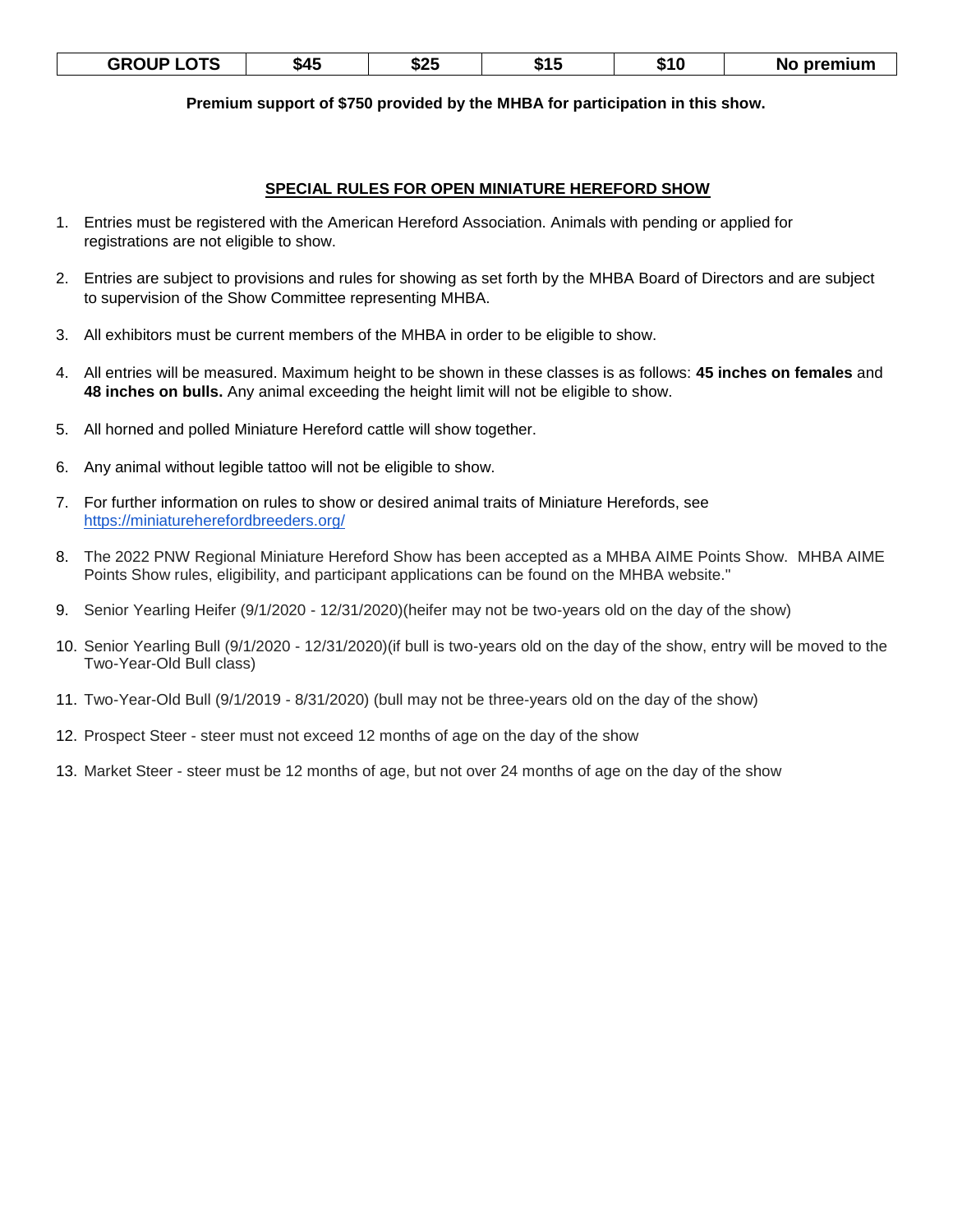## **DIVISION 505/515 — SHORTHORN**

[ONLINE REGISTRATION](http://oregona.fairmanager.com/)

#### **DIVISION 505 / INDIVIDUAL CLASSES**

- 01 Junior Heifer Calves (3/1/22 6/1/22)
- 02 Junior Heifer Calves (1/1/22 2/28/22)
- 03 Senior Heifer Calves (9/1/21–12/31/21) **Champion Heifer Calf**
- **Reserve Champion Heifer Calf** 06 Late Yearling Heifer (5/1/21– 8/31/21)
- 07 Yearling Heifer (1/1/21– 4/30/21)
- 08 Senior Yearling Heifer (9/1/20– 12/31/20)
	- **Champion Heifer Reserve Champion Heifer**
- 11 Cow/Calf Pairs **Overall Grand Champion Female Reserve Grand Champion Female**
- 16 Junior Bull Calves (3/1/22 6/1/22)
- 17 Junior Bull Calves (1/1/22 2/28/22)
- 16 Senior Bull Calves (9/1/21 12/31/21)

## **Champion Bull Calf**

01 **Get-of-Sire** — Three animals by same sire, both sexes represented 02 **Produce of Dam** — Two animals by the

same dam. 03 Oregon State Fair Award — Oregon Bred and Owned Animals, best three head, any age, both sexes represented.

**Reserve Champion Bull Calf** 19 Intermediate Bull (5/1/21-8/31/21) 20 Yearling Bull (1/1/21 – 4/31/21) **Junior Champion Bull Reserve Champion Bull** 23 Senior Yearling, 2-year-old Bull (1/1/20- 12/31/20) **Senior Champion Bull Reserve Champion Bull Grand Champion Bull Reserve Grand Champion Bull**

## **DIVISION 515 / GROUP CLASSES**

04 Best Six Head - Owned by Exhibitor. All animals must have been shown in their respective single entry classes and they must be owned by Exhibitor or by a member of his/her immediate family. A cow/calf will be considered as two head in the Best Six Head class.

| <b>AWARD</b>         | 1st  | 2nd        | 3rd  | <b>4th</b> |
|----------------------|------|------------|------|------------|
| <b>PREMIUM</b>       | \$80 | \$50       | \$30 | car<br>JZU |
| <b>GROUP CLASSES</b> | \$40 | יפ:<br>JJU | \$20 | No premium |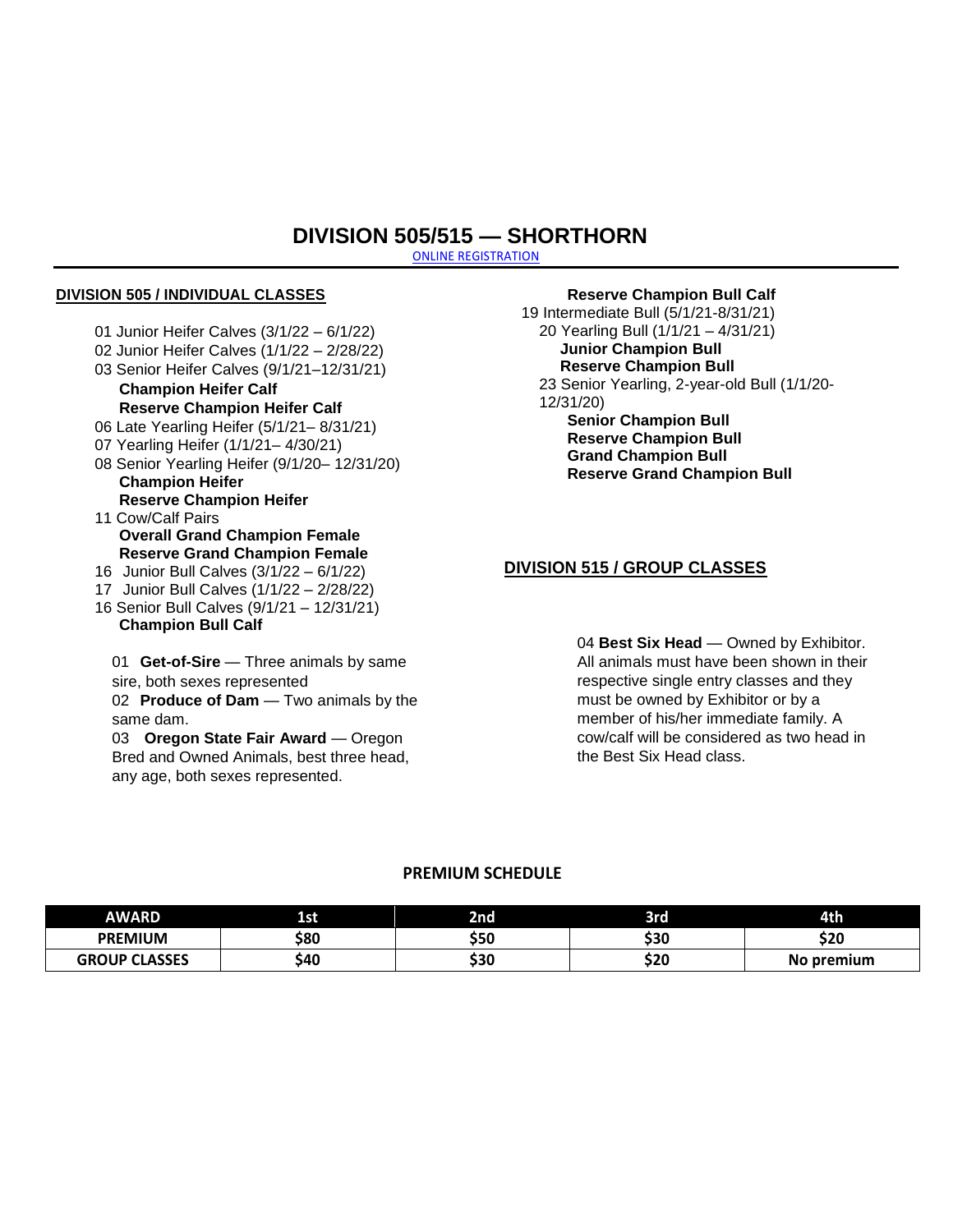## **[Online Registration](http://oregona.fairmanager.com/)**

## **DIVISION 509 / INDIVIDUAL CLASSES**

01 Junior Heifer Calves (3/1/22 – 6/1/22) 02 Junior Heifer Calves (1/1/22 – 2/28/22) 03 Senior Heifer Calves (9/1/21 – 12/31/21) **Champion Heifer Calf Reserve Champion Heifer Calf** 06 Late Yearling Heifer (5/1/21 – 8/31/21) 07 Yearling Heifer (1/1/21– 4/30/21) 08 Senior Yearling Heifer (9/1/20 – 12/31/20) **Champion Heifer Reserve Champion Heifer** 11 Cow/Calf Pairs **Overall Grand Champion Female Reserve Overall Grand Champion Female** 14 Junior Bull Calves (3/1/22 – 6/1/22) 15 Junior Bull Calves (1/1/22- 2/28/22) 16 Senior Bull Calves (9/1/21– 12/31/21) **Champion Bull Calf Reserve Champion Bull Calf** 19 Intermediate Bull (5/1/21– 8/31/21) 20 Yearling Bull (1/1/21– 4/31/21) **Junior Champion Bull Reserve Champion Bull** 23 Senior Yearling, 2-year-old Bull (1/1/20–12/31/20)

**Senior Champion Bull Reserve Senior Champion Bull Grand Champion Bull Reserve Grand Champion Bull**

## **DIVISION 519 / GROUP CLASSES**

- 01 **Get- of-Sire**  Three animals by same sire, both sexes represented
- 02 **Produce of Dam**  Two animals by the same dam.
- 03 **Oregon State Fair Award**  Oregon Bred and Owned Animals, best three head, any age, both sexes represented.
- 04 **Best Six Head -** Owned by Exhibitor. All animals must have shown in their respective single entry classes and they must be owned by Exhibitor or by a member of his/her immediate family. A cow/calf will be considered as two head in the Best Six Head class.

## **PREMIUM SCHEDULE**

| <b>AWARD</b>         | 1st  | 2nd  | 3rd  | 4th             |
|----------------------|------|------|------|-----------------|
| <b>PREMIUM</b>       | \$80 | \$50 | \$30 | \$20            |
| <b>GROUP CLASSES</b> | \$40 | \$30 | \$20 | premium ו<br>No |

## **SIMMENTAL OPEN CLASS SPECIAL RULES**

Based on guidelines from the American Simmental Association the following registered Simmentals will be eligible for the Oregon State Fair Simmental Show (if any one group has numbers warranting, they will be separated into their own division):

- **Purebred** (Simmental)
	- $\circ$  Any animal whose parents are registered as purebred and any animal with 1 parent registered as purebred and the other parent registered as ¾ Simmental.
- **SimAngus**
	- $\circ$  Any animal whose parents are both registered and is at least 1/8 Simmental and  $\mathcal{U}_4$ Angus and no more than ¼ other breed.
- **Full Blood**
	- $\circ$  Any purebred Simmental animal whose parents are both designated as Fullblood.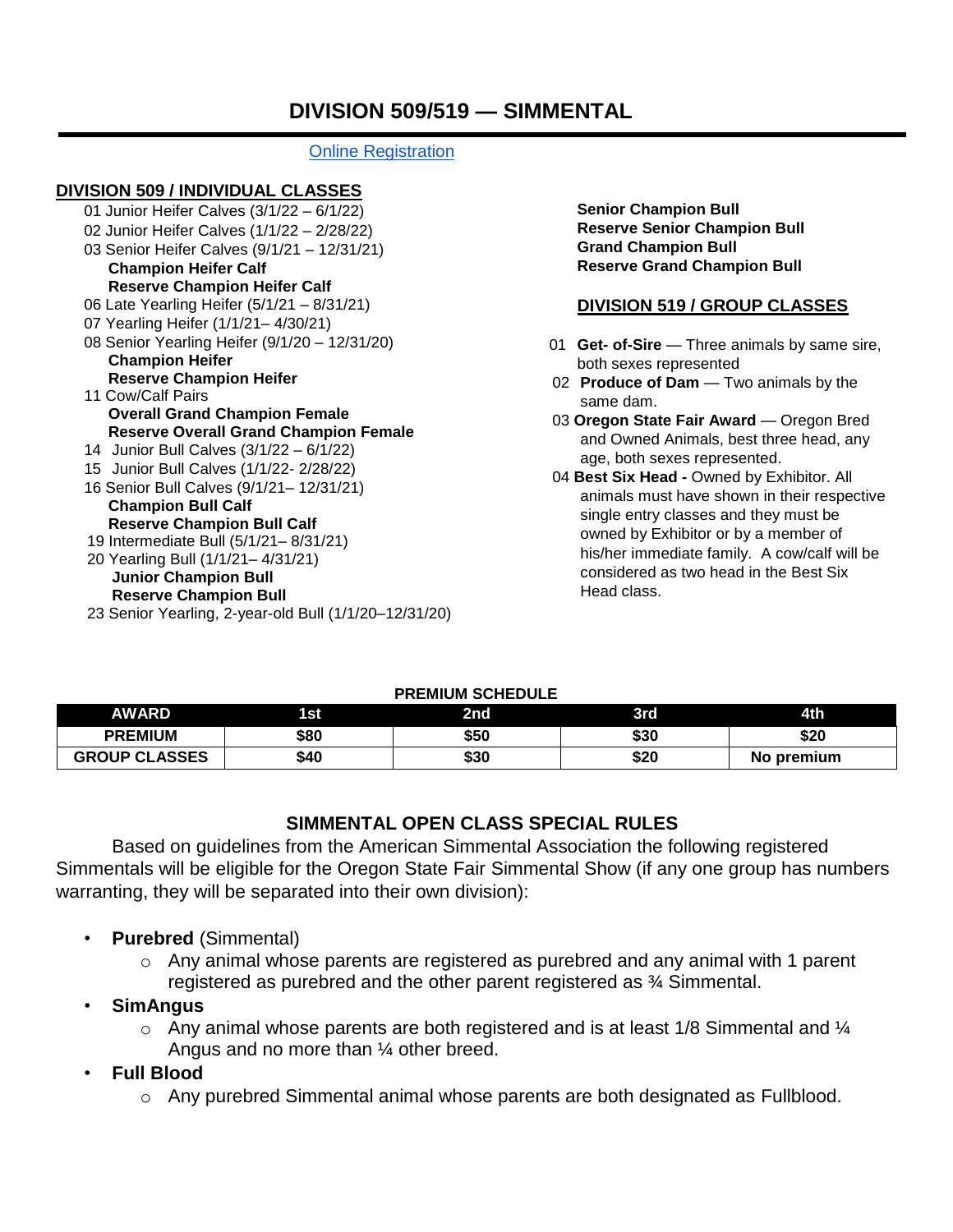#### [ONLINE REGISTRATION](http://oregona.fairmanager.com/)

## **CLASSES**

- 01 Junior Heifer Calves (3/1/22 6/1/22)
- 02 Junior Heifer Calves (1/1/22– 2/28/22)
- 03 Senior Heifer Calves (9/1/21 2/31/21) **Champion Heifer Calf**
- **Reserve Champion Heifer Calf**
- 06 Late Yearling Heifer (5/1/21 8/31/21)
- 07 Yearling Heifer (1/1/21 4/30/21)
- 08 Senior Yearling Heifer (9/1/20– 12/31/20) **Champion Heifer**
- **Reserve Champion Heifer** 11 Cow/Calf Pairs
	- **Overall Grand Champion Female Reserve Overall Grand Champion Female**
- 14 Junior Bull Calves (3/1/22– 6/1/22)
- 15 Junior Bull Calves (1/1/22 2/28/22)
- 16 Senior Bull Calves (9/1/21 12/31/21) **Champion Bull Calf**

## **Reserve Champion Bull Calf**

- 19 Intermediate Bull (5/1/21 8/31/21)
- 20 Yearling Bull (1/1/21 4/31/21)
- **Junior Champion Bull Reserve Junior Champion Bull** 23 Senior Yearling, 2-year-old Bull (1/1/20 – 12/31/20) **Senior Champion Bull Reserve Champion Bull Grand Champion Bull Reserve Grand Champion Bull**
- 28 **Get-of-Sire**  Three animals by same sire, both sexes represented
- 28 **Produce of Dam**  Two animals by the same dam.
- 29 **Oregon State Fair Award**  Oregon Bred and Owned Animals, best three head, any age, both sexes represented.

30 **Best Six Head** — Owned by Exhibitor. All animals must have been shown in their respective single entry classes and they must be owned by Exhibitor or by a member of his/her immediate family. A cow/calf will be considered as two head in the Best Six Head class.

| AWARD                | 1st  | 2nd  | 3rd  | 4th        |
|----------------------|------|------|------|------------|
| <b>PREMIUM</b>       | \$80 | \$50 | \$30 | \$20       |
| <b>GROUP CLASSES</b> | \$40 | \$30 | \$20 | No premium |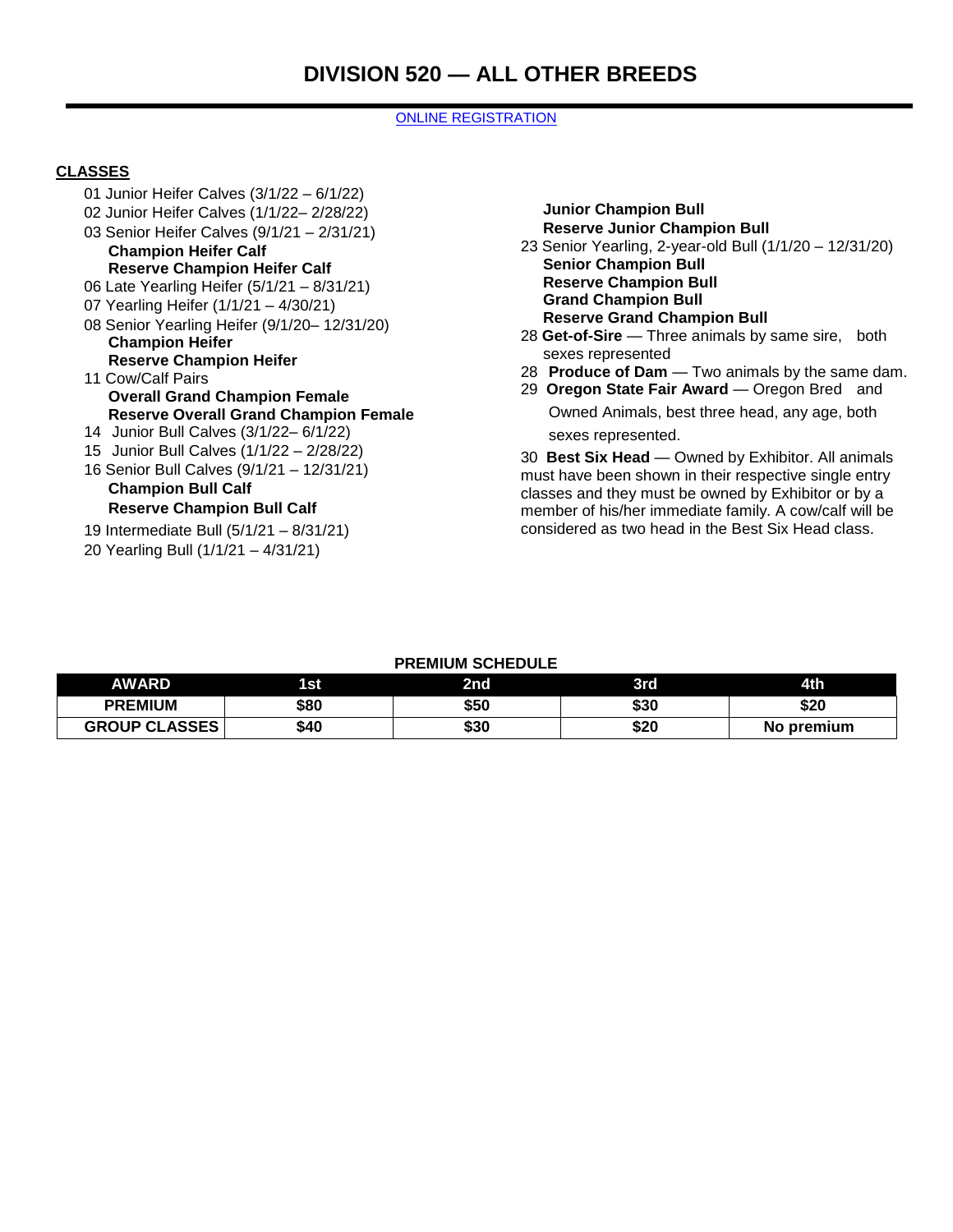# **SPECIAL BEEF AWARDS**

## **CHAMPION HEREFORD BULL Bill Wolfe Memorial Award**

In recognition of Bill Wolfe's contribution to the Beef industry in Oregon and the United States, the Champion Bull will receive a rotating plaque in his honor. Bill Wolfe was a member of the Oregon Polled Hereford Association, Oregon Cattlemen Association, National Cattlemen Association, Wallowa County Stockgrowers, Elks Lodge, Al Kader Shrine, and Masonic Lodge. Bill was past president of Oregon Polled Hereford Association, Oregon Cattlemen Association, two terms as Director of the American Polled Hereford Association with one year as Chairman of the Board. Awards presented to him include the American Polled Hereford Hall of Fame, the National Been Improvement Federation Seedstock Award, Wallow County Conservation Farmer of the Year (Bill and Steve) presented by the Oregon Wheat Growers League, Grassman of the Year and Cattlemen of the Year presented by Wallowa County Stockgrowers, Father of the Year by Wallowa County Cattlewomen, and Livestock Man of the Year at Oregon State University.

## **HEREFORD PREMIER BREEDER**

**The Phyllis Vollstedt Memorial Award.** In honor of Phyllis's dedication to the Hereford breed and producing quality cattle. This award will be point based following the standard premier breeder point scale and rules of the American Hereford Association.

#### **THE JOHN McGREW MEMORIAL COW/CALF AWARD**

The Cow/Calf Section will be held in honor of **John McGrew, former Area Coordinator for the American Polled Hereford Association** and respected breeder of Polled Hereford cattle in Oregon. A special trophy will be awarded by the Oregon Hereford Association to the Champion Cow/Calf.

#### **GRAND CHAMPION CHAROLAIS BULL**

The Grand Champion Charolais Bull will receive a rotating plaque in honor of Robert Ganger, Sr. He was a leader, mentor and teacher to many people in the Charolais and Agriculture communities.

## **GRAND CHAMPION CHAROLAIS FEMALE TIMOTHY R. LEE AWARD**

The Grand Champion Charolais Female will receive a rotating plaque in honor of Timothy R. Lee. He was a long- time breeder and respected member of the Charolais community.

#### **GRAND CHAMPION FEMALE AND BULL OREGON SIMMENTAL ASSOCIATION AWARD**

The Oregon Simmental Association will award large Swiss Bells as a rotating trophy to the Grand Champion Female and Bull. Winner's name to be engraved on bell strap.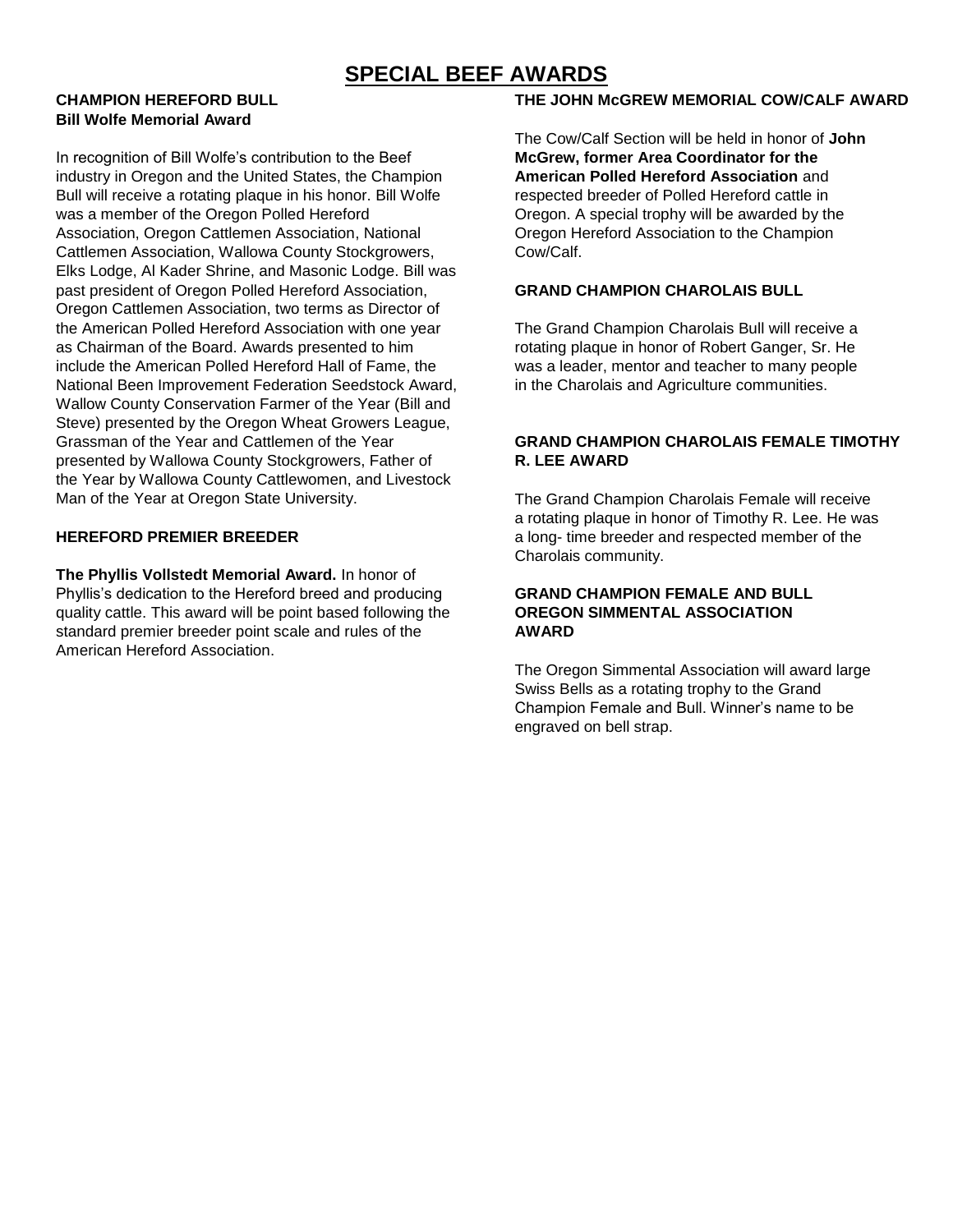## **JUNIOR BEEF BREEDING SHOWS**

**NOTE: SEPARATE DIVISIONS FOR JUNIOR ENTRIES**

## **ENTRY DEADLINE**

All entries due no later than **Friday, August 5, 2022. NO LATE ENTRIES WILL BE ACCEPTED.** Substitutions are at the discretion of the Junior Association putting on the respective breed show. All junior MUST complete an entry for the specific junior show.

## **ARRIVAL AND RELEASE**

See Rules 6 and 7 below.

#### **ENTRY FEE**

Entry fee of \$10 per entry. Entry fee is required for the Cow/Calf Section. No entry fee for group classes. Group entries to be made at time of entry registration.

Oregon State Fair will be processing Jr. Show entries. All entries will be noted and received and verified for barn stalling assignments then forwarded to the host junior association.

**Please note: A separate division is assigned to each open and junior breed; therefore, please register accordingly for show entries.**

## **JUNIOR BEEF SHOW SCHEDULE**

| <b>BREED</b>                                | <b>SHOW</b><br><b>DATE</b> | <b>TIME</b>  | Judge      |
|---------------------------------------------|----------------------------|--------------|------------|
| <b>JUNIOR HEREFORD</b>                      | Sunday 8/28                | 1 PM         | TBA        |
| <b>JUNIOR LIMOUSIN</b>                      | Sunday 8/28                | 10 AM        | <b>TBA</b> |
| <b>JUNIOR RED ANGUS</b>                     | Sunday 8/28                | 1 PM         | <b>TBA</b> |
| <b>JUNIOR ANGUS</b>                         | Sunday 8/28                | 9 AM         | <b>TBA</b> |
| <b>JUNIOR GELBVIEH</b>                      | Saturday 9/3               | 9 AM         | TBA        |
| <b>JUNIOR SIMMENTAL</b>                     | Saturday 9/3               | 3 PM         | TBA        |
| <b>JUNIOR MINIATURE</b><br><b>HEREFORDS</b> | Saturday 9/3               | <b>11 AM</b> | TBA        |
| <b>JUNIOR SHORTHORN</b>                     | Saturday 9/3               | 3 PM         | TBA        |

## **JUNIOR SHOW RULES**

- 1. See individual Junior Breed Show Rules for exceptions to the following rules.
- 2. Exhibitors must not have reached their 21st birthday by August 22, 2022, unless National Association rules state differently.
- 3. Exhibitors must be at least 7 years of age by August 22, 2022, unless National Association rules state differently. For associations that allow under a 7 year age the junior must be able to show and exhibitor the animal unassisted in the show ring. Ring help is limited to only a safety check. This person is not allowed to lead or set up the animal(s). All safety personnel walking with the junior should also be a qualifying member of the respective junior association.
- 4. Animals entered in the Junior Shows must be registered with their breed association in the sole name of the Junior Exhibitor by August 1, 2022.
- 5. **If a family farm is involved, it may read farm name, but must also have the junior's name included. If more than one junior owns the animal, they must be entered as one entry and cannot be split for group sections.** Exhibitors must show their own animals. **Exception:** If Exhibitor has more than one animal in a section, another Junior Exhibitor may show that animal.
- 6. Junior exhibitors must move in and out the same day as Open Class move in for their breed.
- 7. Any Junior member entering in both the Open Class and Junior Show must make **separate entries** for both shows by entry deadline, and conform to the rules of the Open Class Show. 4-H and FFA exhibitors, please indicate during entry registration if your animal(s) will be stalled in the 4-H/FFA Barn.
- 8. Junior Show judges will be selected by the Oregon State Fair.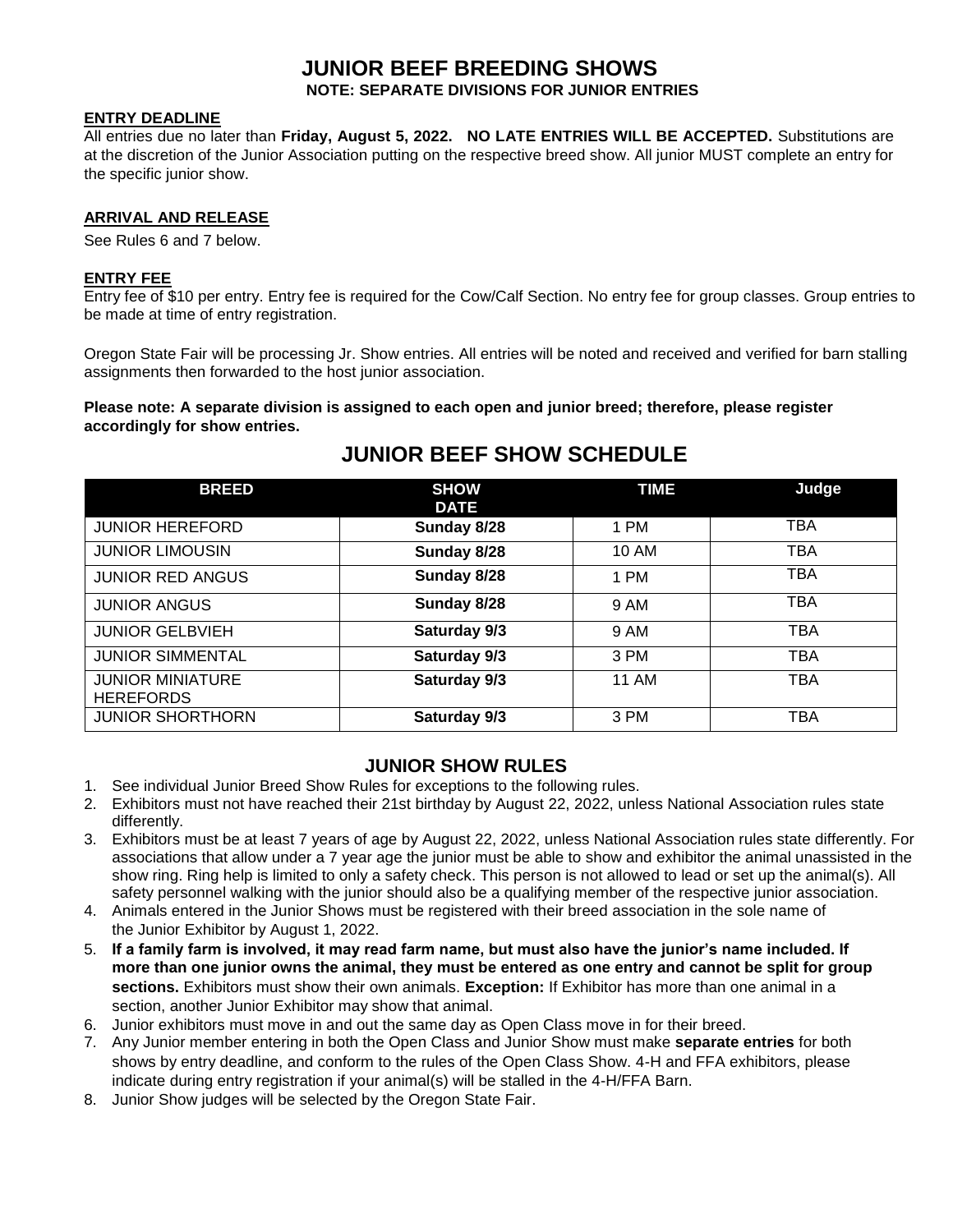## **DIVISION 521 — JUNIOR RED ANGUS SHOW**

**Show Coordinator: Erica Bianchi Livestock Office Phone: 503-510-3374 Phone: 408-804-3153 Oregon State Fair Office: 971-701-6573**

 **Email: [bianchi.erica@hotmail.com](mailto:bianchi.erica@hotmail.com)** 

## **ENTRY DEADLINE: AUGUST 5, 2022** [ONLINE REGISTRATION](http://oregona.fairmanager.com/)

#### **RULES:**

- 1. Premiums may be provided by the **Northwest Red Angus Association**.
- 2. All Rules and Regulations of the Red Angus Association of America apply. Exhibitors must be members of the Junior Red Angus Association of America. Animals may be entered in the exhibitor's name or ranch/family name. Papers pending on calves are allowed.
- 3. The purpose of the Junior Red Angus Show is to provide an opportunity for all Junior Red Angus Association of America members to show and display their animals.
- 4. Classes will be provided for all junior projects except bulls over one year of age.
- 5. The Northwest Red Angus Association Show Committee reserves the right and privilege to arrange entries into classes for a balanced show.
- 6. Junior show participants must be members of the Northwest Red Angus Association to compete.

## **CLASSES**

- 01 Junior Heifer Calves (3/1/22 6/1/22)
- 02 Junior Heifer Calves (1/1/22 2/28/22)
- 03 Senior Heifer Calves (9/1/21 12/31/21) **Champion Heifer Calf Reserve Champion Heifer Calf**
- 06 Late Yearling Heifer (4/1/21 8/31/21)
- 07 Yearling Heifer (1/1/21 3/31/21)
- 08 Senior Yearling Heifer (9/1/20 12/31/20) **Champion Heifer Reserve Champion Heifer**
- 11 Cow/Calf Pairs **Overall Grand Champion Female Reserve Grand Champion Female**
- 14 Junior Bull Calves (3/1/22 6/1/22)
- 15 Junior Bull Calves (1/1/22 2/28/22)
- 16 Senior Bull Calves (9/1/21 12/31/21) **Champion Bull Calf Reserve Champion Bull Calf**
- **SHOWMANSHIP CLASSES**
	- 32 Junior 33 Intermediate 34 Senior

19 Intermediate Bull Calves (5/1/21– 8/31/21)

20 Yearling Bull (1/1/21 – 4/31/21) **Junior Champion Bull**

**Reserve Junior Champion Bull**

23 Senior Yearling, 2-year-old Bull (1/1/20 – 12/31/20)

**Senior Champion Bull Reserve Senior Champion Bull Grand Champion Bull Reserve Grand Champion Bull**

28 Get-of-Sire – Three animals by same sire, both sexes represented

29 **Produce of Dam** — Two animals by the same dam. 30 **Oregon State Fair Award** — Oregon Bred and

Owned Animals, best three head, any age, both sexes represented.

31 **Best Six Head** — Owned by Exhibitor. All animals must have been shown in their respective single entry classes and they must be owned by Exhibitor or by a member of his/her immediate family. A cow/calf will be considered as two head in the Best Six Head class.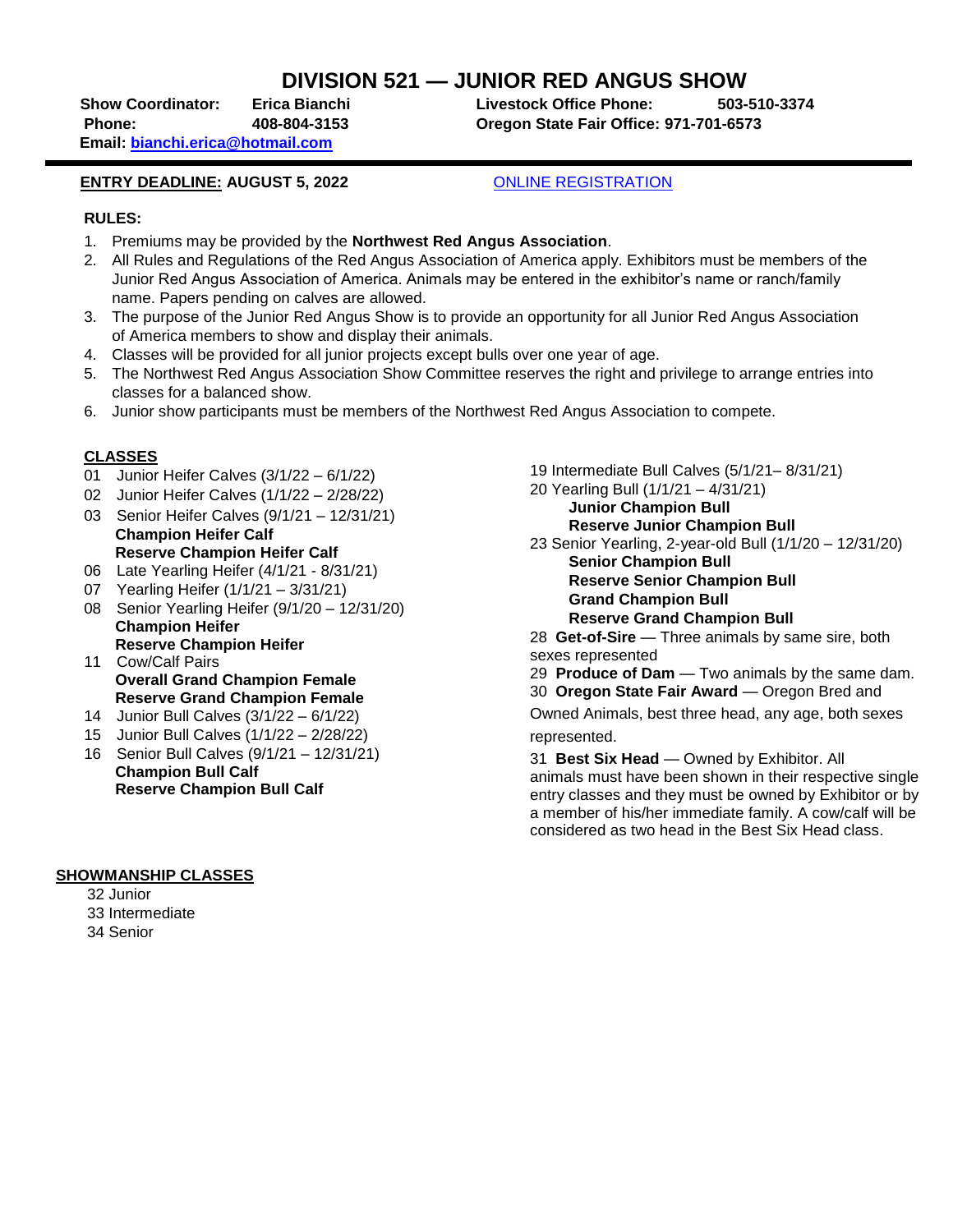## **DIVISION 522 — JUNIOR ANGUS HEIFER SHOW**

**Email: [lindseyricksger@gmail.com](mailto:lindseyricksger@gmail.com)**

**Show Coordinator: Lindsey Ricksger Livestock Office Phone: 503-510-3374 Phone: 503-484-5954 Oregon State Fair Office: 971-701-6573** 

[ONLINE REGISTRATION](http://oregona.fairmanager.com/)

#### **ENTRY DEADLINE: AUGUST 5, 2022**

Premium money for the Junior Angus Heifer Show is provided by the Oregon Junior Angus Association and the American Angus Association. Premium money will be paid directly by mail from the Oregon Junior Angus Association. To be eligible to show in the Oregon State Fair Junior Angus Show, the Exhibitor must be a member of the Oregon Junior Angus Association. Exhibitors must also be members of the NJAA, and must be 8 years old but not yet 21 years old on January of the current year. Original registration certificates must be presented at check-in. All tattoos must be readable and any animal not having a legible tattoo is ineligible to compete and will be barred from showing. All other American Angus Association rules apply.

## **CLASSES**

- 01 Junior Heifer Calves (3/1/22 and after)
- 02 Junior Heifer Calves (2/1/22 **–** 2/28/22)
- 03 Junior Heifer Calves (1/1/22**–** 1/31/22) **Junior Champion Heifer Calf Reserve Champion Heifer Calf**
- 06 Late Senior Heifer Calves (12/1/21 **–** 2/31/21)
- 07 Early Senior Heifer Calves (9/1/21 **–** 11/30/21) **Senior Champion Heifer Calf Reserve Champion Heifer Calf**
- 10 Late Summer Yearling Heifer (7/1/21 **–** 8/31/21)
- 11 Early Summer Yearling Heifer (5/1/21 **–** 6/30/21) **Intermediate Champion**

#### **Reserve Intermediate Champion**

- 14 April Junior Yearling Heifer (4/1/21 **–** 4/30/21)
- 15 March Junior Yearling Heifer (3/1/21 **–** 3/31/21)
- 16 Early Junior Yearling Heifer (2/1/21**–** 2/28/21)
- 17 Early Junior Yearling Heifer (1/1/21 **–** 1/31/21)  **Junior Champion Female**
- **Reserve Junior Champion Female**
- 20 Late Senior Yearling Heifer (12/1/20 **–** 12/31/20)
- 21 Early Senior Yearling Heifer (9/1/20 **–** 11/30/20) **Senior Champion Female Reserve Senior Champion Female Grand Champion Owned Female Reserve Grand Champion Owned Female (Calf, Junior and Senior Champion, and Reserve Champion compete.) Award**
- 26 Cow/Calf Class cows three (3) years of age and younger, cows must be born January 1, 2018, through August 31, 2019. Calf must be the cow's most recent natural calf and be no more than 280 days of age on the day of the show.
- 27 Cow/Calf Class cows four (4) years of age and older,

#### **SHOWMANSHIP CLASSES**

- 48 Pee Wee (7 years of age and under)
- 49 Junior (8-13 years of age)
- 50 Intermediate (14-17 years of age)
- 51 Senior (18-21 years of age)

cows must be born December 31, 2018 or earlier. Calf must be the cow's most recent natural calf and be no more than 280 days of age on the day of the show.

#### **Grand Champion Cow/Calf Pair**

#### **Reserve Grand Champion Cow/Calf Pair**

**(**Grand and Reserve Grand Champion cow/calf pairs do not show for Grand Champion)

- 30 Bred and Owned Junior Bull Calves (1/1/22 and after)
- 31 Bred and Owned Late Senior Bull Calves (11/1/21 **–** 12/31/21)
- 32 Bred and Owned Early Senior Bull Calves (9/1/21 **–** 10/31/21)

#### **Junior Champion Bred and Owned Bull Calf Reserve Champion Bred and Owned Bull Calf**

- 35 Bred and Owned Summer Bull Calves (7/1/21 8/31/21)
- 36 Bred and Owned Summer Bull Calves (5/1/21 6/30/21) **Intermediate Champion Bred and Owned Bull Reserve Champion Bred and Owned Bull**
- 39 Bred and Owned Junior Yearling Bulls (3/1/21 4/30/21)
- 40 Bred and Owned Junior Yearling Bulls (1/1/21 2/28/21) **Junior Champion Bred and Owned Bull Reserve Champion Bred and Owned Bull Grand Champion Bred and Owned Bull Reserve Grand Champion Bred and Owned Bull**
- 45 All Bred and Owned Heifers (these heifers must only show in the bred and owned classes). Exhibitors in the bred and owned categories must be the breeder and first and continuous owner of the animal entered. **Grand Champion Bred and Owned Female Reserve Grand Champion Bred and Owned Female** (There will be a Supreme Heifer Champion and Reserve Champion selected from the Champion and Reserve Champion Bred and Owned Heifer.)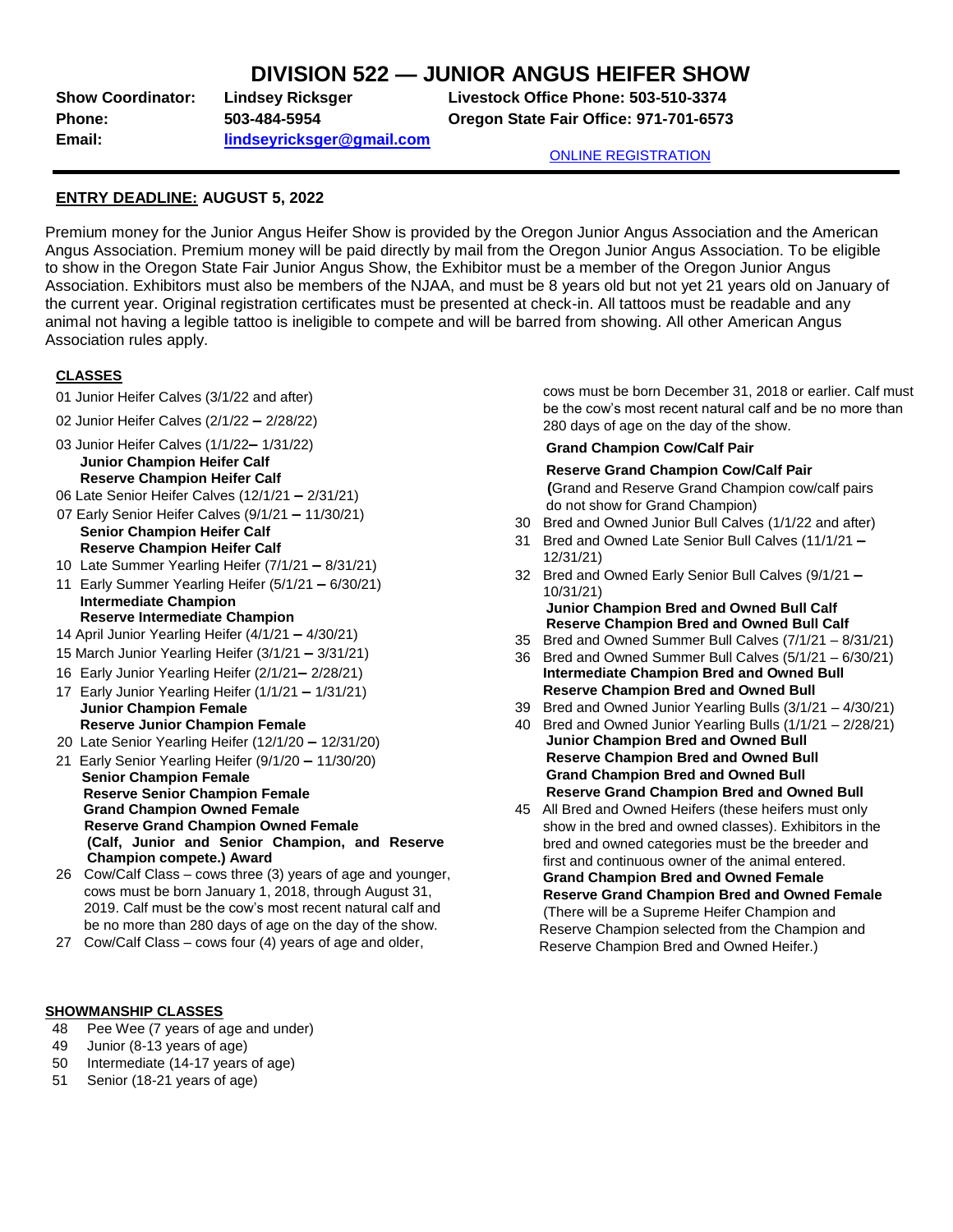## **DIVISION 523 — OREGON JUNIOR HEREFORD ASSOCIATION SHOW**

**Email: [darrellhansen1@hotmail.com](mailto:darrellhansen1@hotmail.com)**

**Show Coordinator: Dawn Gohr Livestock Office Phone: 503-510-3374 Phone: 541-619-7724 Oregon State Fair Office: 971-701-6573** 

[ONLINE REGISTRATION](http://oregona.fairmanager.com/)

## **ENTRY DEADLINE: AUGUST 5, 2022**

Exhibitor must be 7 years old and not 22 years old by January 1, 2019, and a member of the National Junior Hereford Association and/or a junior member of the Oregon Hereford Association may enter the show. The show is open to Horned and Polled Herefords. All animals must be registered with the American Hereford Association. Original registration certificate must be presented at check in. All animals will have tattoos checked. Tattoos that are missing, illegible, altered, incorrect and/or in any other way disagree with the official AHA records will be justifiable cause for disqualification of entry. Premiums will be paid directly by the OJHA.

## **Classes**

- 01 Spring Heifer Calves (calved on or after 3/1/22)
- 02 Junior Heifer Calves (1/1/22 2/28/22)

## **Champion Junior Heifer Calf**

#### **Reserve Champion Junior Heifer Calf**

- 05 Winter Heifer Calves (11/1/21 12/31/21) 06 Senior Heifer Calves (8/1/21 – 10/31/21) **Champion Fall Heifer Calf Reserve Champion Fall Heifer Calf** 09 Late Summer Yearling Heifers (6/16/21 – 7/31/21) 10 Early Summer Yearling Heifers (5/1/21 – 6/15/21) **Champion Intermediate Heifer Reserve Champion Intermediate Heifer** 13 Spring Yearling Heifers (3/1/21– 4/30/21) 14Junior Yearling Heifers (1/1/21 – 2/28/21) **Champion Yearling Heifer Reserve Champion Yearling Heifer**
- 17 Senior Yearling Heifers (8/1/20 12/31/20) **Senior Champion Heifer Reserve Senior Champion Heifer**

**Grand Champion Heifer Reserve Grand Champion Heifer** (Calf, Junior and Senior Champion, and Reserve Champion compete.) 22 Bred and Owned Females (all ages as shown above will compete in one class) **Champion Bred and Owned Heifer Reserve Champion Bred and Owned Heifer** (Heifers Bred and Owned by Junior Exhibitor from Classes  $01 - 09$ .) 25 Cow/Calf — (Calf must be natural calf, no more than 270 days in age as of day of the show, must cow natural calf) **Champion Cow Calf Pair Reserve Champion Cow Calf Pair** 28 Bred and Owned Bull—Bull less than 24 months of

age **Champion Bred and Owned Bull**

**Reserve Champion Bred and Owned Bull**

## **SHOWMANSHIP CLASSES (Ages as of 1/1/2022)**

 Pee Wee: 7 – 9 years of age Junior Showmanship: 10 – 13 years of age Intermediate: 14 – 17 years of age Senior: 18 – 21 years of age

**Breed Classes:** Exhibitors must show their own cattle in breed classes. Exceptions will be made for medical circumstances, multiple entries and conflicting shows. Premiums will be withheld from any exhibitor not in compliance with show rules.

**Showmanship:** To participate in showmanship classes, members must be exhibiting/working with Hereford cattle for the duration of this show. Members will be allowed to show any Junior Member's Hereford cattle in showmanship classes with the permission of the owner. Members will only be allowed to show one animal in showmanship classes (no switching cattle between classes). Bulls will not be allowed in showmanship classes. Showmanship only entries are for paid OJHA members and will require a \$10 showmanship entry fee paid directly to the OJHA.

Any questions can be directed to Oregon Junior Hereford Association Advisor, Kim Herinckx, 760-587-3097.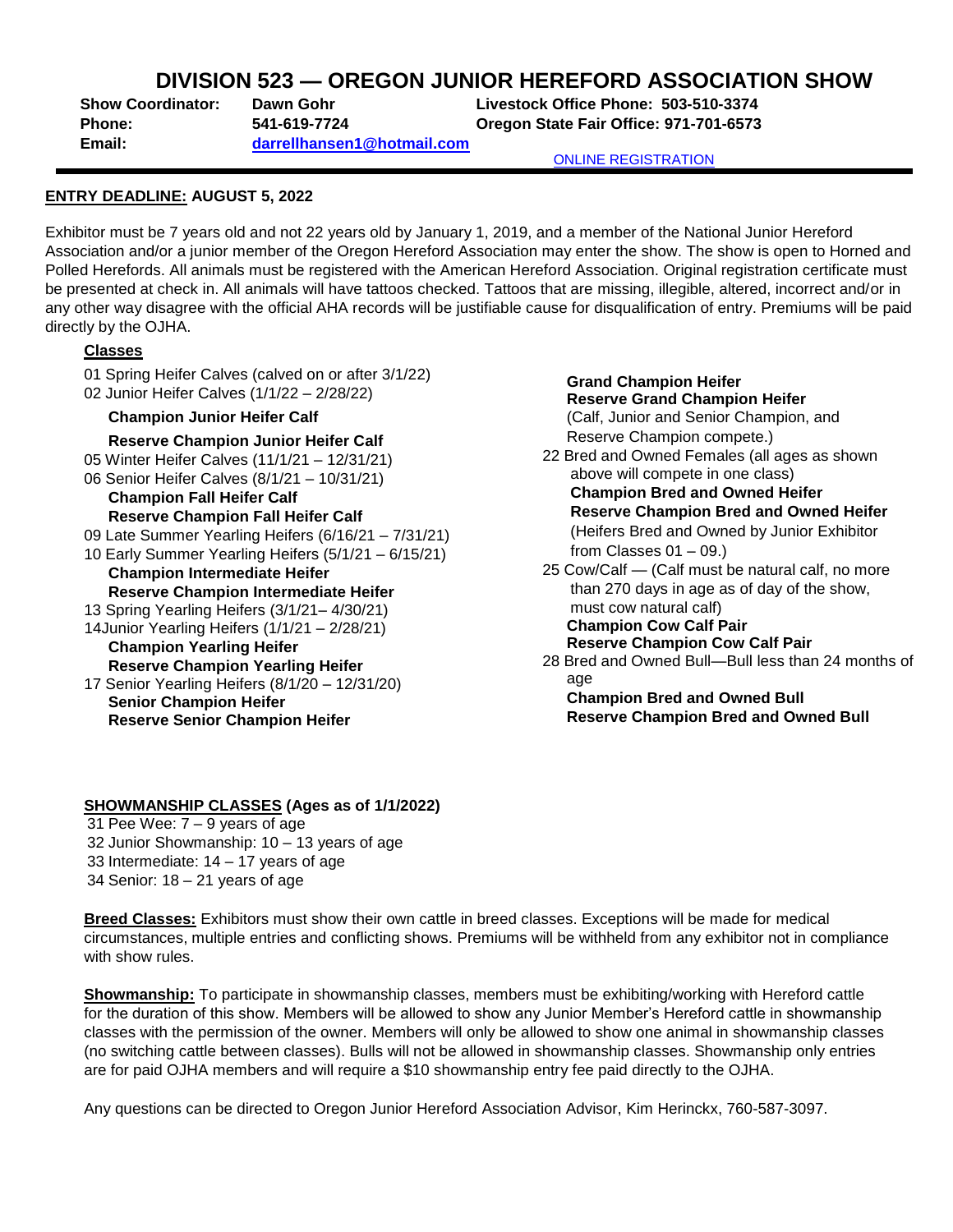## **DIVISION 524 — JUNIOR LIMOUSIN SHOW**

**Phone: 541-219-0787 Oregon State Fair Office: 971-701-6573 Email: [haskinsgrace@gmail.com](mailto:haskinsgrace@gmail.com)**

**Show Coordinator: Grace Haskins Livestock Office Phone: 503-510-3374**

[ONLINE REGISTRATION](http://oregona.fairmanager.com/)

## **ENTRY DEADLINE: AUGUST 5, 2022**

## **RULES AND REGULATIONS:**

Participants must not have reached their 22nd birthday by January 1, 2022. Exhibitors must be members of the **Oregon Junior Limousin Association** and **NALF**. Animals must be registered with NALF and in the Exhibitor's name. Original registration certificate must be presented at check in. Animals must be properly tattooed and will be inspected at the show. Limousin and Limflex cattle will be eligible to compete. Percentage, fullblood, purebred and Lim-Flex shall all be shown together. Exhibitors are expected to show their own cattle. Exhibitors with more than one animal in a class may have another Oregon Junior Limousin Breeder member(s) show the additional animals. All cattle must be show by a Junior! If an exhibitor needs assistance, in the ring, it will need to be by another OJLB member (no parents or adults allowed). Bulls shown in Junior Show must be bred and owned by exhibitor. Exhibitors must follow rules for Junior beef breeding shows**. In order to participate in the supreme female contest exhibitor must be five years old as of January 1, 2022 to meet the NALF age eligibility.**

## **CLASSES**

- 01 Spring Heifer Calves (calved on or after 3/1/22)
- 02 Winter Heifer Calves (1/1/22 2/28/22)
- 03 Senior Heifer Calves (9/1/21 12/31/21) **Champion Heifer Calf Reserve Champion Heifer Calf**
- 06 Intermediate Heifer (4/1/21 –8/31/21)
- 07 Junior Heifer (1/1/21 3/31/21)
- 08 Senior Heifer (9/1/20 12/31/20) **Champion Heifer**
- **Reserve Champion Heifer** 11 Cow/Calf Pairs **Overall Grand Champion Female Reserve Overall Grand Champion Female**
- 14 Spring Bull Calves (3/1/22 6/31/22)
- 15 Winter Bull Calves (1/1/22 2/28/22)
- 16 Senior Bull Calves (9/1/21 12/31/21) **Champion Bull Calf Reserve Champion Bull Calf**
- 19 Intermediate Bull (5/1/21– 8/31/21)
- 20 Junior Bull (1/1/21 4/30/21) **Junior Champion Bull Reserve Junior Champion Bull**
- 23 Senior Yearling/2-Year-Old Bull (1/1/20 12/31/20) **Senior Champion Bull Reserve Senior Champion Bull Grand Champion Bull Reserve Grand Champion Bull**
- 28 **Pair of Heifers**  Three animals by same sire, both sexes represented. Owned by exhibitor.
- 29 **Produce of Dam**  Two animals by the same dam

## **SHOWMANSHIP CLASSES**

- 30 **Pee Wee:** 9 years of age and under
- 31 **Junior:** 10-13 years of age
- 32 **Intermediate:** 14-16 years of age
- 33 **Senior**: 17 and up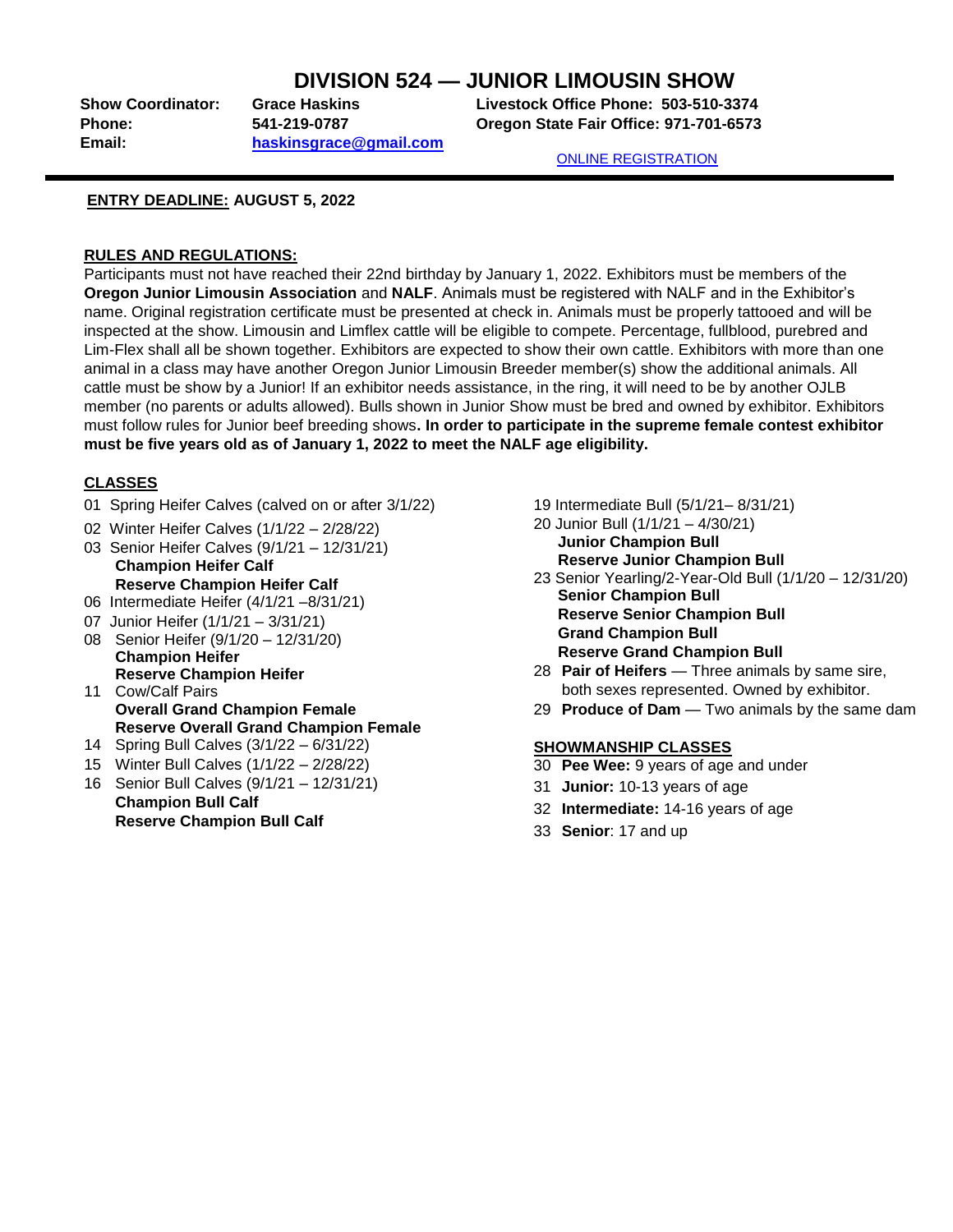## **DIVISION 527 — JUNIOR GELBVIEH SHOW**

Show Coordinator: Mark Hopfer Coordinator: Mark Hopfer Livestock Office Phone: 503-510-3374 Phone: 541-825-3629 or 541-863-2147 Oregon State Fair Office: 971-701-6573 Email: [hopfer@frontier.com](mailto:hopfer@frontier.com)

[ONLINE REGISTRATION](http://oregona.fairmanager.com/)

## **ENTRY DEADLINE: AUGUST 5, 2022**

Junior Division: All showmen in this division must be members of the Northwest Gelbvieh Association. No premiums will be paid, but awards will be given. All animals shown in breeding classes must be registered to the showman.

## **CLASSES**

- 01 Heifer Calves (calved on or after 1/1/22)
- 02 Junior Heifer Calves (9/1/21 12/31/21)
- 03 Yearling Heifers (1/1/21 8/31/21)
- 04 Senior Heifer Calves (1/1/20 12/31/20)
- 05 Bull Calves (calved on or after 1/1/22)
- 06 Senior Bull Calves (9/1/21 12/31/21)
- 10 Cow/Calf Pair

## **SHOWMANSHIP CLASSES**

- 07 Ages 6-13
- 08 Ages 14-21 **Champion Showman**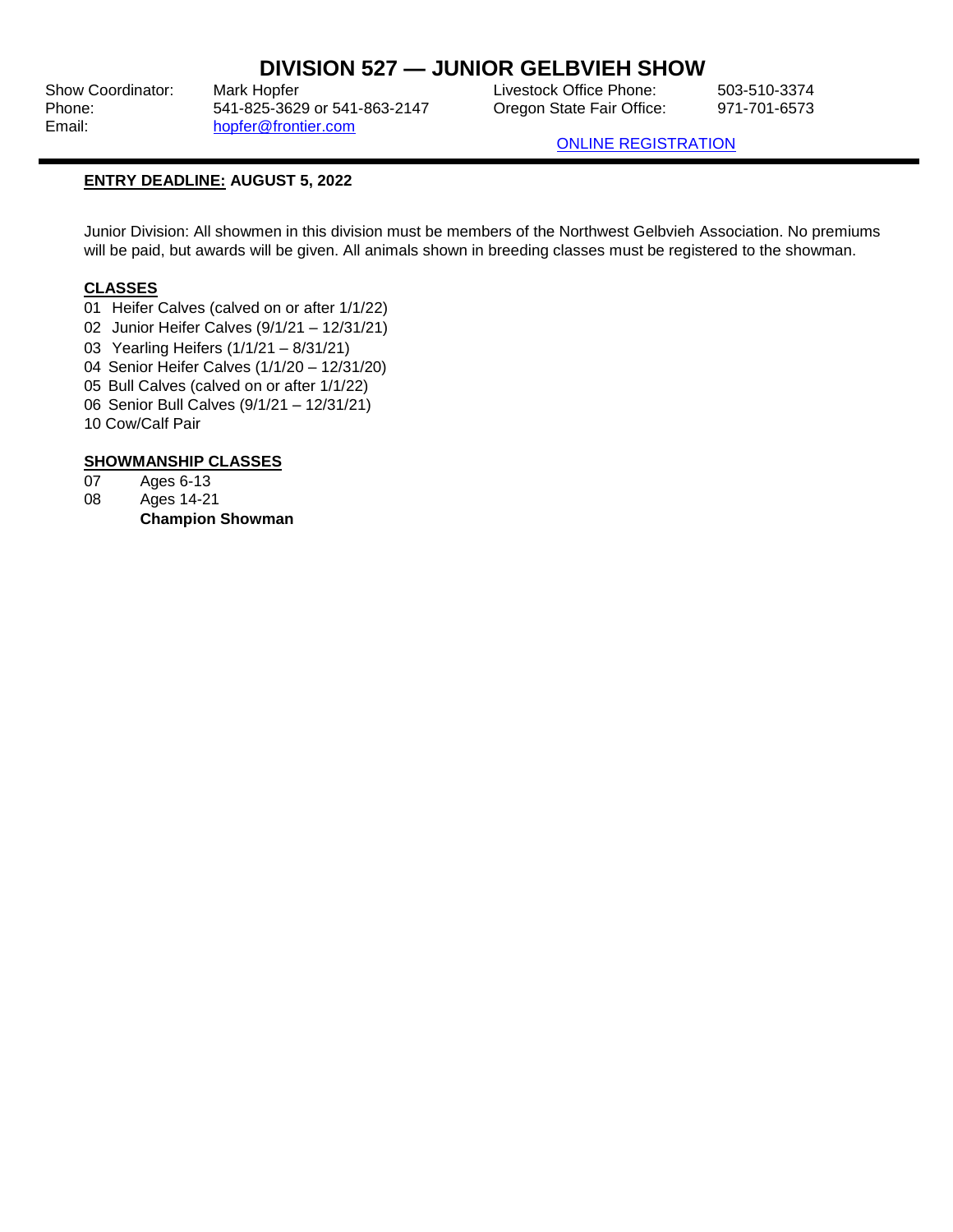## **DIVISION 528 – MINIATURE HEREFORD JUNIOR SHOW**

| <b>Show Coordinator:</b> | Alvssa DuVal                                                        | Livestock Office Phone: 503-510-3374 |  |  |
|--------------------------|---------------------------------------------------------------------|--------------------------------------|--|--|
| <b>Phone:</b>            | 503-873-5572 or 503-339-4514 Oregon State Fair Office: 971-701-6573 |                                      |  |  |
| Email:                   | duvalfarms@gmail.com                                                |                                      |  |  |
|                          |                                                                     | <b>ONLINE REGISTRATION</b>           |  |  |

## **ENTRY DEADLINE: AUGUST 5, 2022**

Exhibitor must be 3 years old and not 22 years old as of show day. Exhibitors 3-7 years of age must have an adult at side at all times in show ring. Exhibitors must also be a current junior member of MHBA or be included under a family MHBA membership. All Miniature Herefords must be registered with the American Hereford Association and have legible, correct tattoos. Tattoos that are missing, illegible, altered, incorrect and/or in any other way disagree with the official AHA records will be justifiable cause for disqualification of entry. Horned and Polled Miniatures will show together and must be eligible to show according to MHBA animal height regulations. Animals must be registered (owned or co-owned) in the junior exhibitor's name (or ranch name owned by the junior) for a minimum of 30 days prior to show day. Current registration papers must be presented at

check-in and junior name and current owner name must match in order to show.

## **CLASSES**

- 01 Spring Heifer Calves (calved on or after 3/1/22) **Reserve Grand Champion Heifer**
- **Champion Junior Heifer Calf** 22 Bull Calf (calved on or after 1/1/22) **Reserve Champion Junior Heifer Calf** 23 Yearling Bull (1/1/21 - 12/31/21)
- 05 Winter Heifer Calves (11/1/21 12/31/21) **Champion Bull**
- 06 Senior Heifer Calves (9/1/21 10/31/21) **Reserve Champion Bull Champion Fall Heifer Calf** 26 Prospect Steer (1/1/22 - 6/30/22) **Reserve Champion Fall Heifer Calf** 27 Market Steer (1/1/22 - 12/31/22)
- 09 Late Summer Yearling Heifer (7/1/21 8/31/21) **Champion Steer** 10 Early Summer Yearling Heifer (5/1/21– 6/30/21) **Reserve Champion Steer**
- **Champion Intermediate Heifer Reserve Champion Intermediate Heifer**
- 13 Spring Yearling Heifer (3/1/21 4/30/21)
- 14 Junior Yearling Heifer (1/1/21 2/28/21) **Champion Yearling Heifer Reserve Champion Yearling Heifer**
- 17 Senior Yearling Heifer (9/1/20 12/31/20) **Champion Senior Heifer Reserve Champion Senior Heifer Grand Champion Heifer**

02 Junior Heifer Calves (1/1/22 – 2/28/22) **(**Champions/Reserve Champions from classes 1-17)

- 
- 
- 
- 

**SHOWMANSHIP CLASSES:**

- **30 Pee Wee: ages 3-7**
- **31 Junior: ages 8-12**
- **32 Intermediate: ages 13-15**
- **33 Senior: ages 16-21**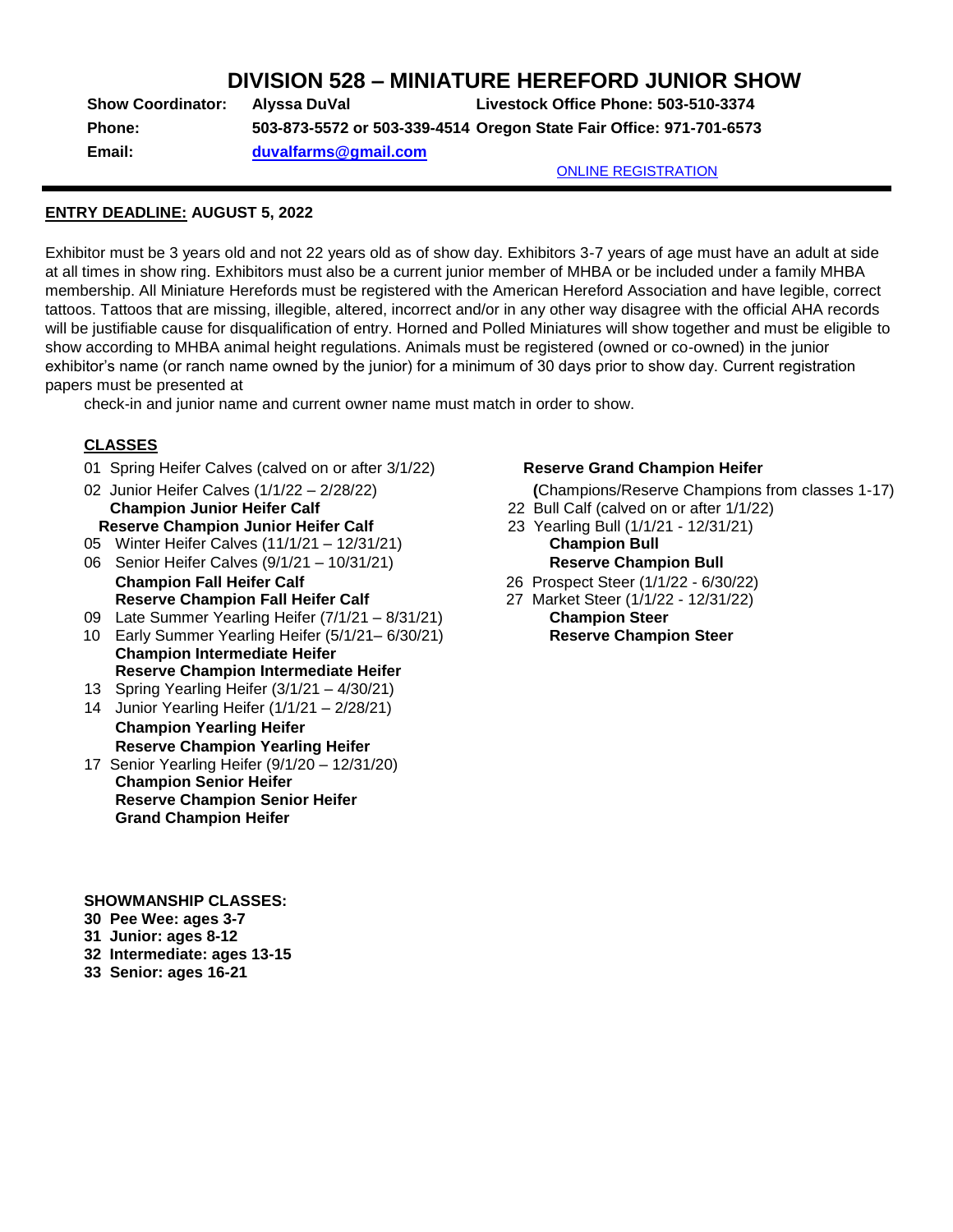**Showmanship:** To participate in showmanship classes, animal must have been exhibited in either the Open show and/or the Junior show. Exhibitor must be 3 years old and not 22 years old as of show day. Exhibitors 3-7 years of age must have an adult at side at all times in show ring. Overall Grand Champion Showman receives the John Johnson Memorial perpetual plaque for one year. If the same individual wins the Overall Grand Champion showman two years in a row, they will receive a permanent plaque of their own. It is understood that in winning the Overall Grand Champion Showman two years in a row that they will not be eligible to participate in the PNW Jr showmanship classes for a period of two years, after that time they are able to compete again as long as they meet the age requirements.

The 2022 PNW Regional Miniature Hereford Junior Show has been accepted as a MHBA AIME Junior Points Show. MHBA AIME Junior Points Show rules, eligibility, and participant applications can be found on the MHBA website.

Senior Yearling Heifer (9/1/2020 - 12/31/2020) (heifer may not be two-years old on the day of the show)

Prospect Steer - steer must not exceed 12 months of age on the day of the show

Market Steer - steer must be 12 months of age, but not over 24 months of age on the day of the show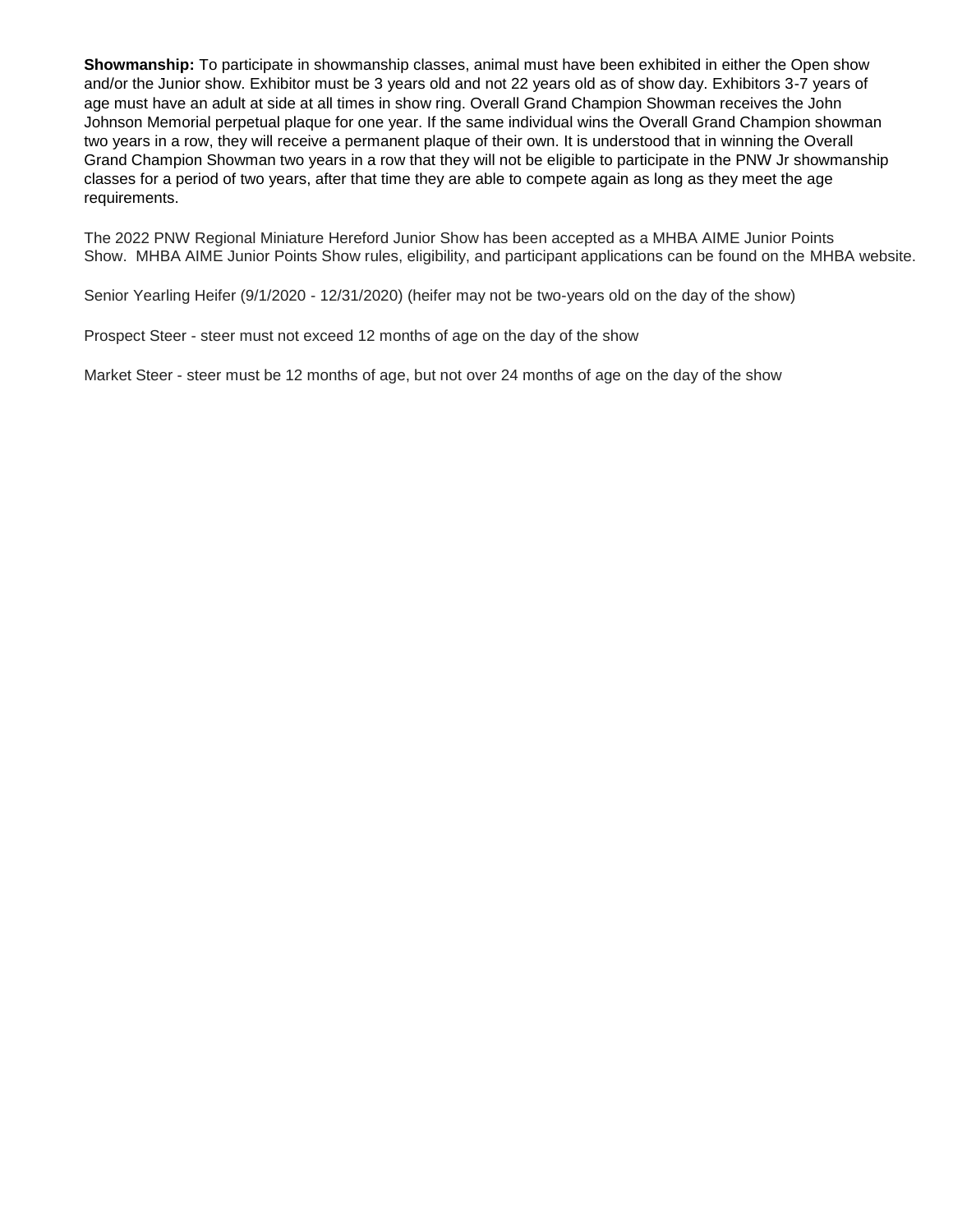## **DIVISION 529 — JUNIOR SIMMENTAL HEIFER SHOW**

**Email: [gubbelsfamily5@gmail.com](mailto:gubbelsfamily5@gmail.com)**

**Show Coordinator: Shannon Gubbels Livestock Office Phone: 503-510-3374 Phone: 503-930-9135 Oregon State Fair Office: 971-701-6573** 

## **ENTRY DEADLINE: AUGUST 5, 2022 [ONLINE REGISTRATION](http://oregona.fairmanager.com/)**

Premium money for the Junior Simmental Heifer Show is provided by the Oregon Junior Simmental Association. All animals must be registered with the American Simmental Association. Animals competing in purebred classes must be 7/8- blood Simmental or higher. Animals competing in the percentage classes must be between ½-blood and less than 7/8-blood Simmental. Original registration papers must accompany all animals at time of check-in. Any paid junior member of the Oregon junior Simmental Association may enter the Show. Juniors' names do not need to be present on the animal's registration paper (Bred & Owned Class requires Junior's name on the Registration papers) as long as they are an authorized representative of the farm owning the animal according to the ASA website.

- 1. Purebred class 7/8 or better Simmental
- 2. Percentage Class (50% or better)

3. Bred & Owned Class (can be Purebred and Percentage classes) all animals in one class compete for Champion and Reserve Bred and Owned Female.

## **CLASSES**

- 01 PB Junior Heifer Calves (calved on or after 6/1/22)
- 02 PB Junior Heifer Calves (1/1/22 5/31/22) 03 PB Senior Heifer Calves (11/1/21 – 12/31/21)
- **Champion Female Calf Reserve Champion Female Calf**
- 06 PB Senior Heifer Calves (9/1/21 10/31/21)
- 07 PB Summer Yearling Heifers (5/1/21 8/31/21) **Junior Champion Female Reserve Junior Champion Female**
- 10 PB Bred Late Junior Yearling Heifers (3/1/21 4/30/21)
- 11 PB Bred Early Junior Yearling Heifers (1/1/21 2/28/21)
- 12 PB Bred Senior Yearling Heifers (9/1/20 12/31/20) **Senior Champion Female Reserve Senior Champion Female**

15 PB Cow/Calf (Suckling calf to be shown at side, less than 8 months of age. If calf is over 120 days, cow must be bred or have certificate of successful embryo transfer. Cow/Calf is eligible to compete for Grand Champion. Entry fee required in this Section.)

## **Grand Champion Female Reserve Grand Champion Female**

- 18 PB Junior Bull Calf (calved on or after 6/1/22)
- 19 PB Junior Bull Calf (1/1/22 5/31/22)
- 20 Sim-Solutions (50% Simmental or better) Female Class any age
- 21 Sim-Solutions (50% Simmental or better) Bull Class any age
- 22 Bred and Owned Heifer
- 23 Junior Showmanship For Exhibitors aged 15 and under as of January 1, 2022.
- 24 Senior Showmanship For Exhibitors aged 16-21 as of January 1, 2022.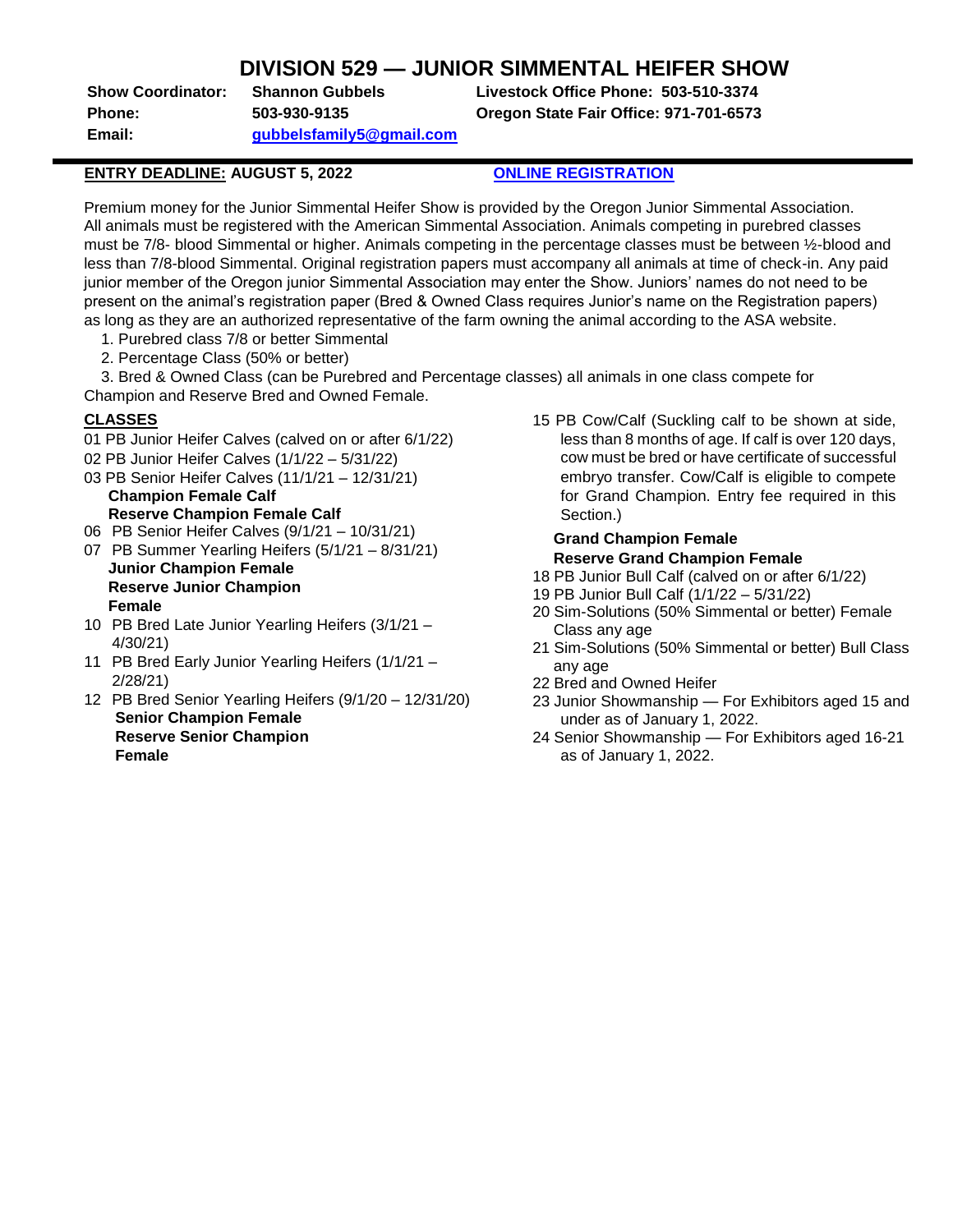## **DIVISION 525 — JUNIOR SHORTHORN SHOW**

**Email: spickme@q.com**

**Show Coordinator: Sarah Pick Livestock Office Phone: 503-510-3374 Phone: 541-548-3852 Oregon State Fair Office: 971-701-6573**

[ONLINE REGISTRATION](http://oregona.fairmanager.com/)

#### **ENTRY DEADLINE: AUGUST 5, 2022**

Premiums will be paid by mail directly from the Oregon Junior Shorthorn Association.

## **RULES AND REGULATIONS**

- 1. The Oregon Junior Shorthorn Show is open to all junior exhibitors who are current members of the OJSA, with dues being paid by August 1, 2022. No junior will be allowed to show or collect premium money who is not an OJSA member. **NO EXCEPTIONS.**
- 2. Exhibitors must not have reached their 22nd birthday by January 1, 2022.
- 3. All heifers must be purebred and of 15/16 blood or greater to show. Papers will be checked by OSA.
- 4. Animals must be registered solely in Exhibitor's name with ownership date of May 15, 2022.
- 5. Exhibitor must show their own animal (Exception: If Exhibitor has more than one animal in a section, another Junior Exhibitor will be allowed to show the animal.)
- 6. An Exhibitor may not show more than two animals in one section.
- 7. In order to be eligible for the showmanship contest, Exhibitor must show animal in the Oregon Junior Shorthorn Show.
- 8. Junior exhibitors must follow all rules of the American Junior Shorthorn Association.

#### **CLASSES**

- 01 Junior Bull Calf (born on or after 1/1/22)
- 02 Junior Heifer Calf (born on or after 1/1/22)
- 03 Winter Heifer Calf (11/1/21 12/31/21)
- 04 Senior Heifer Calf (9/1/21 10/31/21)
- 05 Summer Yearling (7/1/21 8/31/21)
- 06 Late Spring Yearling (5/1/21 6/30/21)
- 07 Early Spring Yearling (3/1/21 4/30/21)
- 08 Junior Yearling (1/1/22– 2/28/22)
- 09 Senior Yearling (9/1/21 12/31/21)
- 10 Cow/Calf Pair (under 3 years of age) calf must have been shown in Class 01 or Class 02 and must be nursing the cow that is being shown with it.
- 11 Cow/Calf Pair (over 3 years of age) calf must have been shown in Class 01 or Class 02 and must be nursing the cow that is being shown with it.

## **Grand Champion Female (Winner of Cow/Calf section eligible to compete) Reserve Champion Female**

#### **SHOWMANSHIP CLASSES**

14 Prospector I - 9 years and under (this age group may borrow an animal that has been shown in the junior show if they do not

have one of their own)

- 15 Prospector II 10-12 years
- 16 Intermediate 13-16 years
- 17 Senior 17 and up years